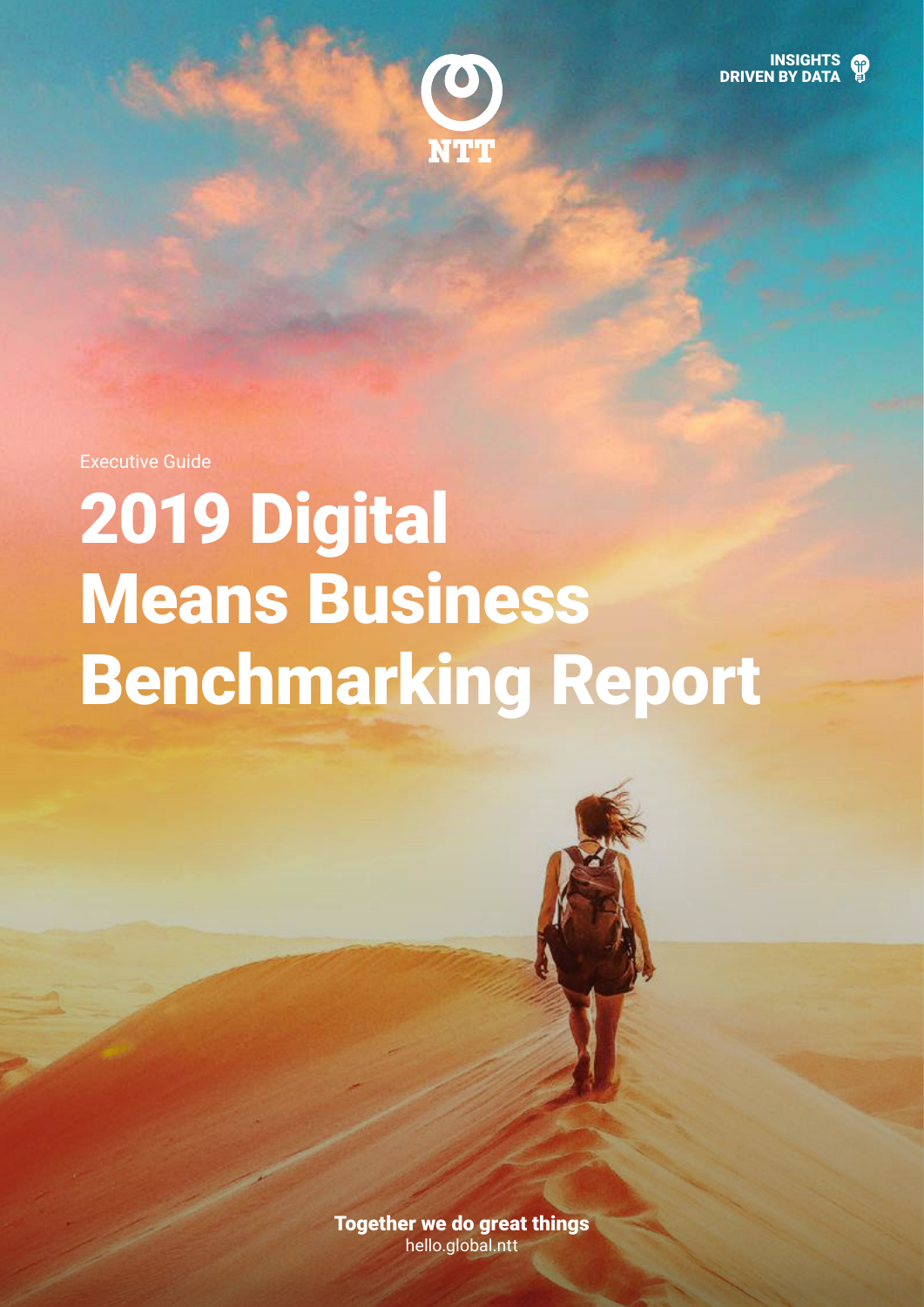While there isn't a one-size-fitsall recipe for digital success, there's certainly a path with clear principles and guidelines that can help organizations ensure they remain on track. Walking this path requires a commitment to introspection and the ability to make some bold but necessary choices.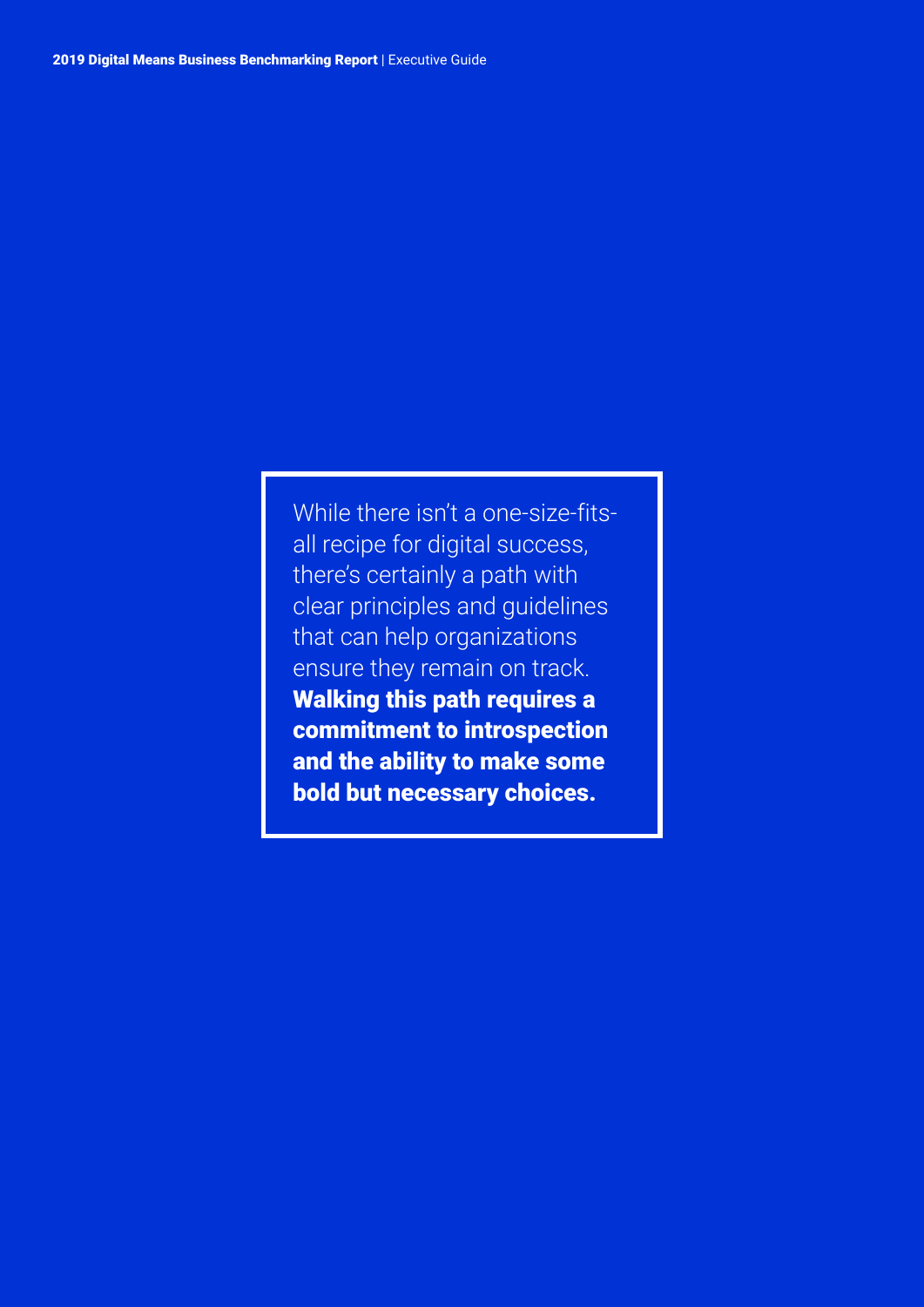### **Contents**

| Foreword                                                                               | 04 |  |
|----------------------------------------------------------------------------------------|----|--|
| 7 key take-outs from this Guide                                                        | 07 |  |
| There's great progress and realization of value                                        | 09 |  |
| Disruption and delusion $-$ the never-ending journey of digital                        | 11 |  |
| Balancing attention of focus inside and outside the organization                       | 13 |  |
| Harnessing the digital opportunity is showing signs of maturity                        | 15 |  |
| The long hard look at leadership                                                       | 19 |  |
| The rise of the Chief Digital Officer and the collaboration games business and IT play | 21 |  |
| Organizations are their own worst enemies                                              |    |  |
| About the Report, research methodology, and resource information                       | 27 |  |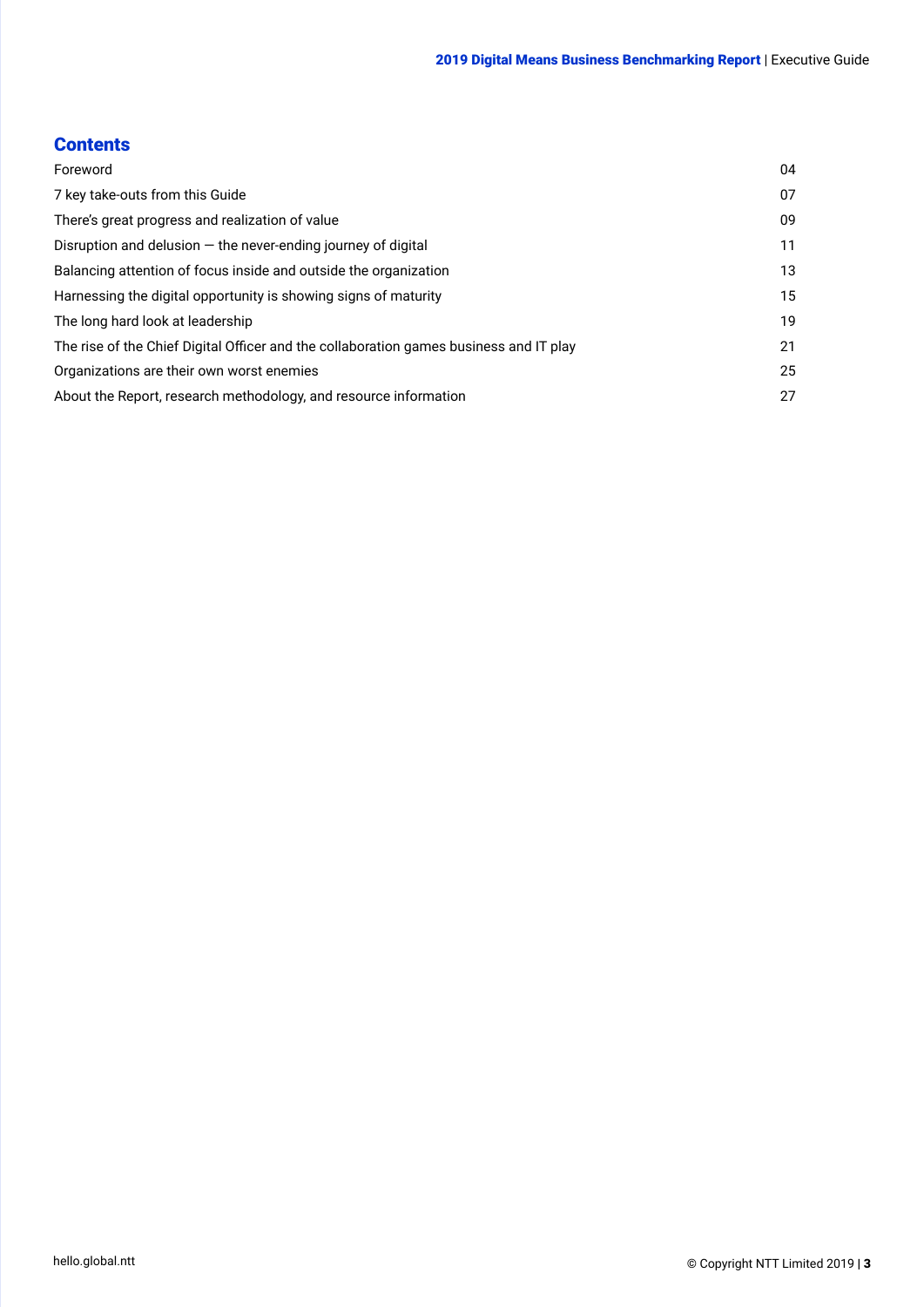#### <span id="page-3-0"></span>**Foreword**

Digital transformation has occupied our attention  $-$  and boardroom table discussions  $-$  for some years, bringing with it excitement but also uncertainty and discomfort: **'What does this mean for me, my organization, and the world around us?'**

Early successes have generated relevant **measurable traction,** not only by digital natives, but also established organizations who've risen swiftly to grasp the challenge and firmly embrace the digital opportunity.

While signs indicate that **the initial hype around digital is starting to settle,** this doesn't mean the task of transforming into a truly digital business is becoming any easier. Even organizations who are demystifying digital with plans and initiatives that are starting to deliver practical value, still grapple with what to do next — and how to execute effectively — to ensure that early gains aren't eroded, or that they become exposed or left behind.

So, what's the best way forward? In a recent survey $1$  conducted by NTT, leaders who are successfully transforming their organizations shared some invaluable insights on **how and where to maximize digital for their business.**

Firstly, businesses need to **take a step back** and ensure that their efforts in leveraging digital are indeed starting to materialize and that they're setting themselves up for future success. However, there's a myriad of factors to consider, so organizations should take a comprehensive and inclusive view to ensure that they're effectively **'joining the dots with digital'**.

This means they should **stop looking at digital as the single focal point** and start broadening their thinking. Simply **creating and/or executing your digital strategy** isn't enough. And while technology certainly has a crucial role to play in enabling practical and tangible transformation, **success won't be achieved by merely implementing more technology.** Rather get back to basics by **focusing both internally and externally,** changing your people, processes, and the overall experience in the way you engage with the market. Above all else, **making your customer the guiding light in everything you do,** is a must.

The unrelenting **pace of change** in the world around us is adding complexity to organizations' efforts. And without clear answers or a defined formula or process to follow, many businesses are left feeling anxious. How do you navigate this tumultuous world and balance the continuous need to **perform while you transform?** Leaders are under pressure to decide on how best to **balance and prioritize** often-competing requirements and make tough decisions on where to continue to harness past successes, versus how and when to change direction.

Now, more than ever, organizations need to **put** aside discomfort around uncertainty and take courageous and decisive steps to progress practical digital transformation.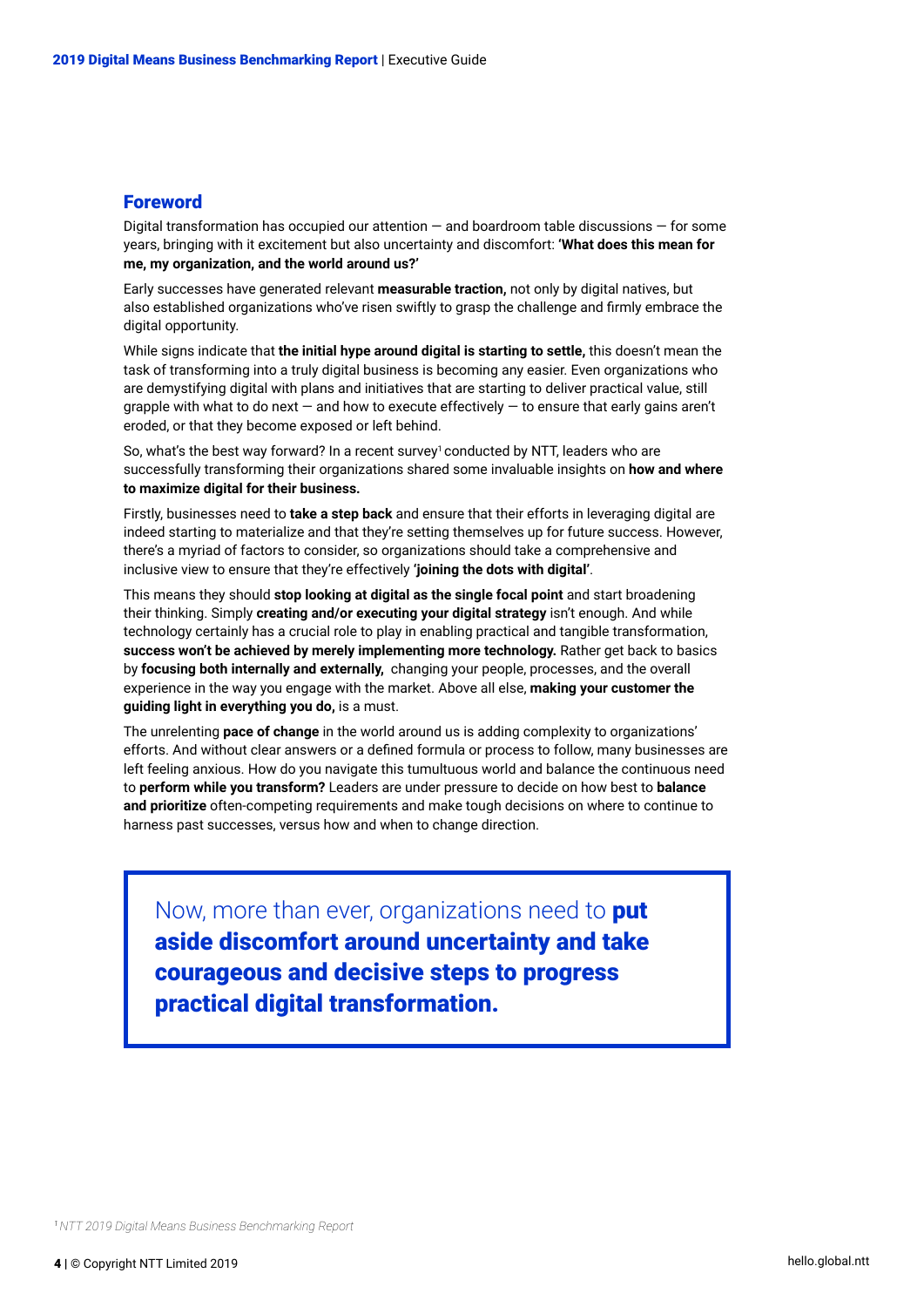Early successes have generated relevant measurable traction, not only by digital natives, but also established organizations who've risen swiftly to grasp the challenge and firmly embrace the digital opportunity.

While there isn't a one-size-fits-all recipe for digital success, there's certainly **a path with clear principles and guidelines** that can help organizations ensure they remain on track. Walking this path requires a **commitment to introspection** and the ability to make some **bold but necessary choices**. Now, more than ever, organizations need to put aside discomfort around uncertainty and take courageous and decisive steps to **progress practical digital transformation.**

One of the most encouraging signs we've observed is that the notion of 'becoming digital' is maturing **from conceptual and big idea thinking to something more practical and relevant.** Organizations who are accelerating the most swiftly have recognized that a carefully crafted, forward-thinking environment, coupled with a **relentless focus on execution**, is the key to success.

For these organizations, **digital is moving beyond the art of the possible** to tangible achievements and learnings that will stand them in good stead **today**, and into the **future**.



#### Wayne Speechly

#### Vice President, Advanced Competencies, NTT Ltd

Wayne is dedicated to helping organizations thrive in the digital world. He heads up a team of strategists, specialists, and execution accelerators who are experts in customer and employee-centric digital transformation. Wayne is focused on helping organizations be digital by leveraging the right technology opportunities.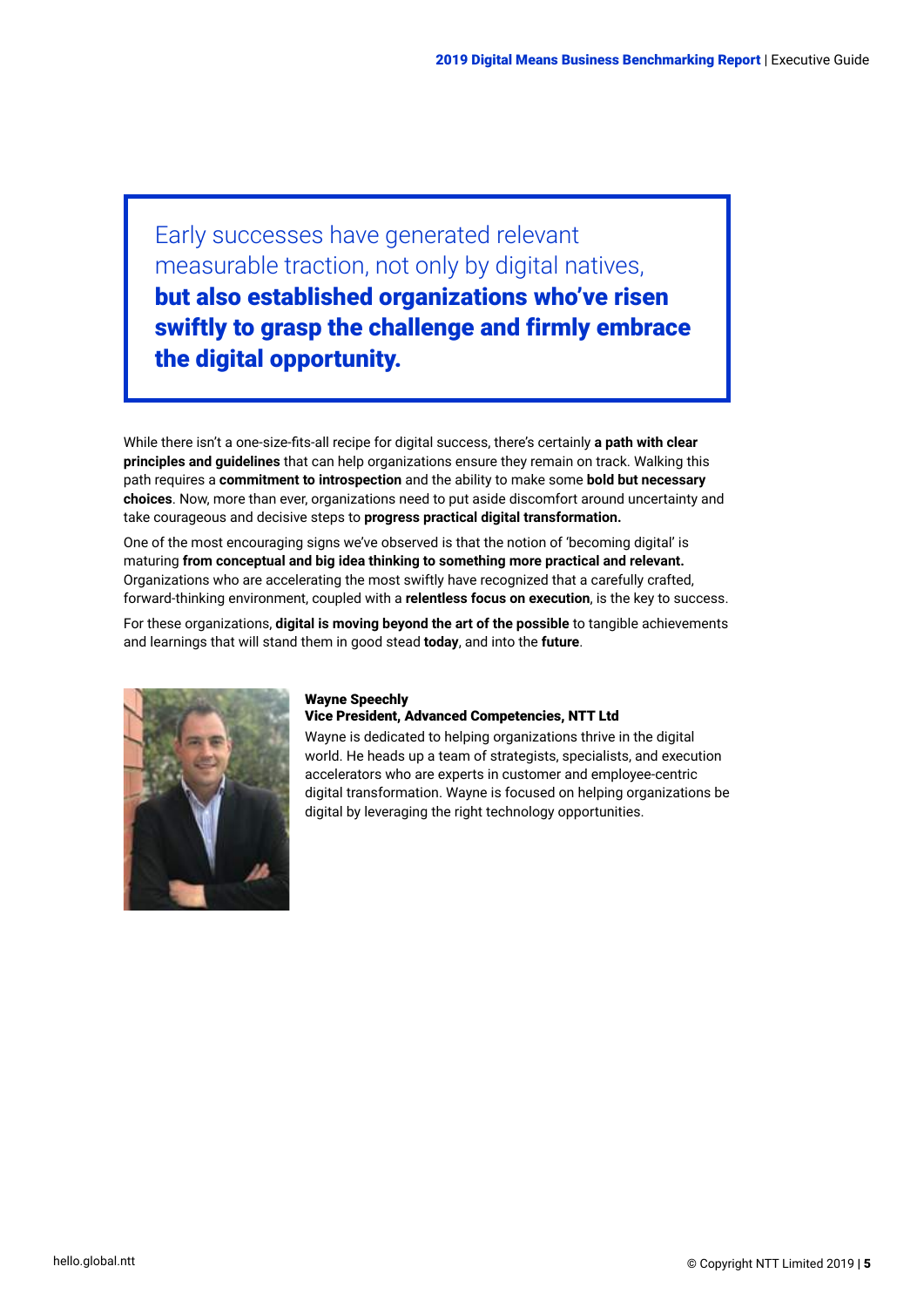

## About the [2019 Digital Means Business](https://www.hello.global.ntt/en-us/insights/digital-means-business-report/)  [Benchmarking Report](https://www.hello.global.ntt/en-us/insights/digital-means-business-report/)



## Determine your level of digital maturity

Assess your organization on our **[Digitally Astute Index](https://communication.hello.global.ntt/LP=1577)** and benchmark yourself against your industry on our **[Digital Means Business Benchmarking Data Portal](https://hello-global-ntt.insightnow.co.uk/2019/DMBportal/?trg=EXEC)**.

## How can we help?

We help you change mindsets and improve customer experience through better technology, processes, and systems enablement. [Find out more](https://hello.global.ntt/en-us/products-and-services/consulting-services/business-advisory-services) about our Digital Advisory Services.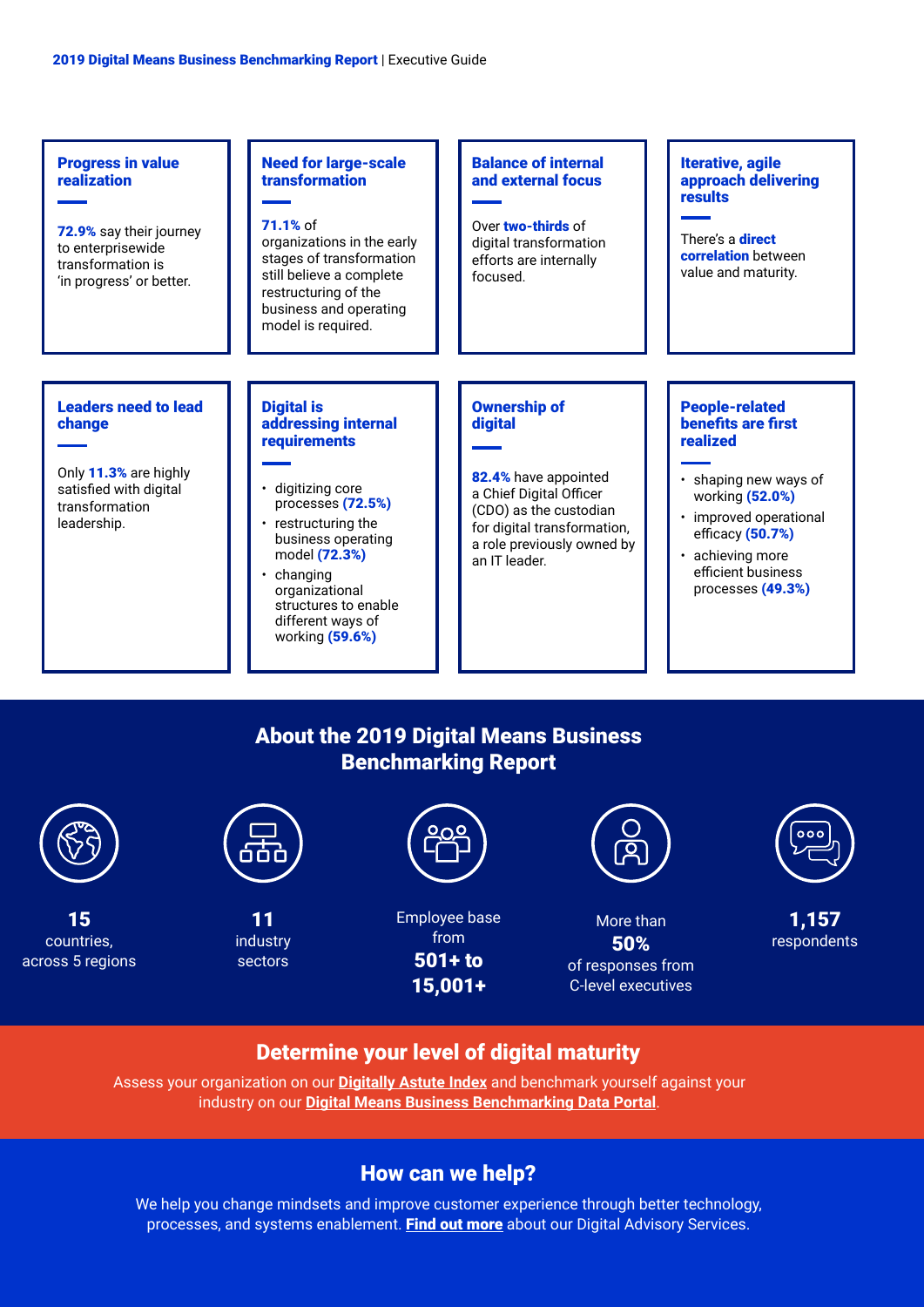|                                                                                                                                                                                                                                   | There are many possible correct starting<br>points for digital transformation.                                                                                                                                            | It isn't necessary to spend copious amounts of time and effort trying<br>to answer difficult questions arising from digital, or planning an<br>execution approach in detail. Digital is constantly evolving. Integrated<br>and iterative learning, adaption, and experimentation cycles are all<br>necessary to progress. Mastering this repeated cycle, over time, will<br>most likely lead to sustainable transformation and uncover relevant<br>breakthrough ideas. |  |  |
|-----------------------------------------------------------------------------------------------------------------------------------------------------------------------------------------------------------------------------------|---------------------------------------------------------------------------------------------------------------------------------------------------------------------------------------------------------------------------|------------------------------------------------------------------------------------------------------------------------------------------------------------------------------------------------------------------------------------------------------------------------------------------------------------------------------------------------------------------------------------------------------------------------------------------------------------------------|--|--|
|                                                                                                                                                                                                                                   | <b>Transformation planning and execution</b><br>should be organization-wide and<br>cross-functional.                                                                                                                      | Embedding the value derived from transformation initiatives is more<br>effective if it occurs across the organization, rather than within silos.<br>Transformation in pockets may achieve some value, but systemic<br>transformation delivers exponential value and increases the likelihood<br>of achieving outcomes.                                                                                                                                                 |  |  |
|                                                                                                                                                                                                                                   | Value created by people and their<br>digital efforts isn't always immediately<br>recognized using traditional<br>performance metrics.                                                                                     | This is especially true given that our research indicates that the initial<br>benefits realized from digital efforts include culture, mindsets, and<br>ways of working $-$ all of which are difficult to quantify. In a digitally<br>astute organization, people $-$ and the value they add $-$ can't be<br>measured in the same way as in the past.                                                                                                                   |  |  |
|                                                                                                                                                                                                                                   | <b>Digital needs to be customer</b><br>insight-led.                                                                                                                                                                       | Customer insights, however, aren't static and organizations' efforts<br>need to be tested iteratively against the outcomes they deliver. This<br>will create a balanced view of initiatives and their expected and actual<br>value or priority.                                                                                                                                                                                                                        |  |  |
|                                                                                                                                                                                                                                   | The display of some of the initial benefits<br>of digital efforts - such as a shift in ways<br>of working, mindsets, and behavioural<br>changes - shouldn't be misconstrued as a<br>sign that transformation is complete. | Digital is still revealing its true potential and possible benefits.<br>Organizations, and especially leaders, should show a sincere<br>commitment to pursuing their longer-term transformation journey in<br>its entirety. There's still a long road ahead to mastering opportunities<br>that may be captured through digital capabilities.                                                                                                                           |  |  |
|                                                                                                                                                                                                                                   | <b>Enable the ownership and delivery of</b><br>digital with a clear mandate -<br>this responsibility is increasingly<br>being assumed by the Chief Digital<br>Officer (CDO).                                              | Appropriate enablement of the CDO function includes the correct<br>organizational alignment to ensure that the CDO is granted<br>organization-wide influence and the relevant budgetary decision-<br>making ability. The CDO role operates beyond technology and<br>is grounded by focusing on customers, employee, process, and<br>operating model transformation.                                                                                                    |  |  |
|                                                                                                                                                                                                                                   | <b>Enable all levels of leadership, middle</b><br>management, and employees with the<br>appropriate skills and behaviours to<br>embrace digital.                                                                          | These efforts should encompass addressing the fears, uncertainty,<br>and ambiguity that digital introduces, as well as changes in ways of<br>working and the requirement for new skills.                                                                                                                                                                                                                                                                               |  |  |
| Overall, we see seven themes emerging which simplify, demystify, and create clarity regarding how organizations are mastering<br>digital transformation. We'll explore each of these in more detail, in the sections that follow. |                                                                                                                                                                                                                           |                                                                                                                                                                                                                                                                                                                                                                                                                                                                        |  |  |

## <span id="page-6-0"></span>7 key take-outs from this Guide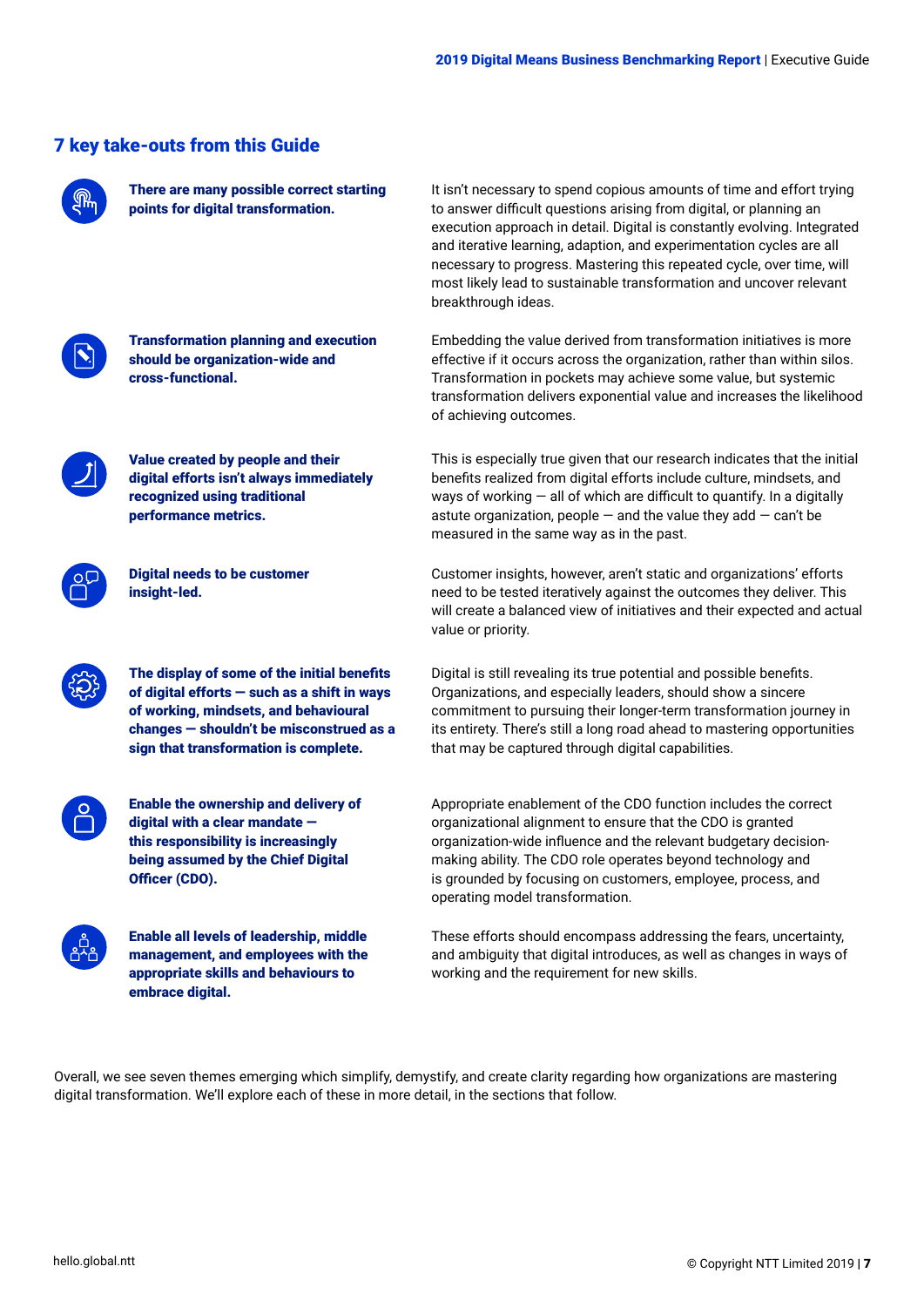# The realization of value

8 | © Copyright NTT Limited 2019 [hello.global.ntt](https://www.hello.global.ntt/en-us/insights/digital-means-business-report/)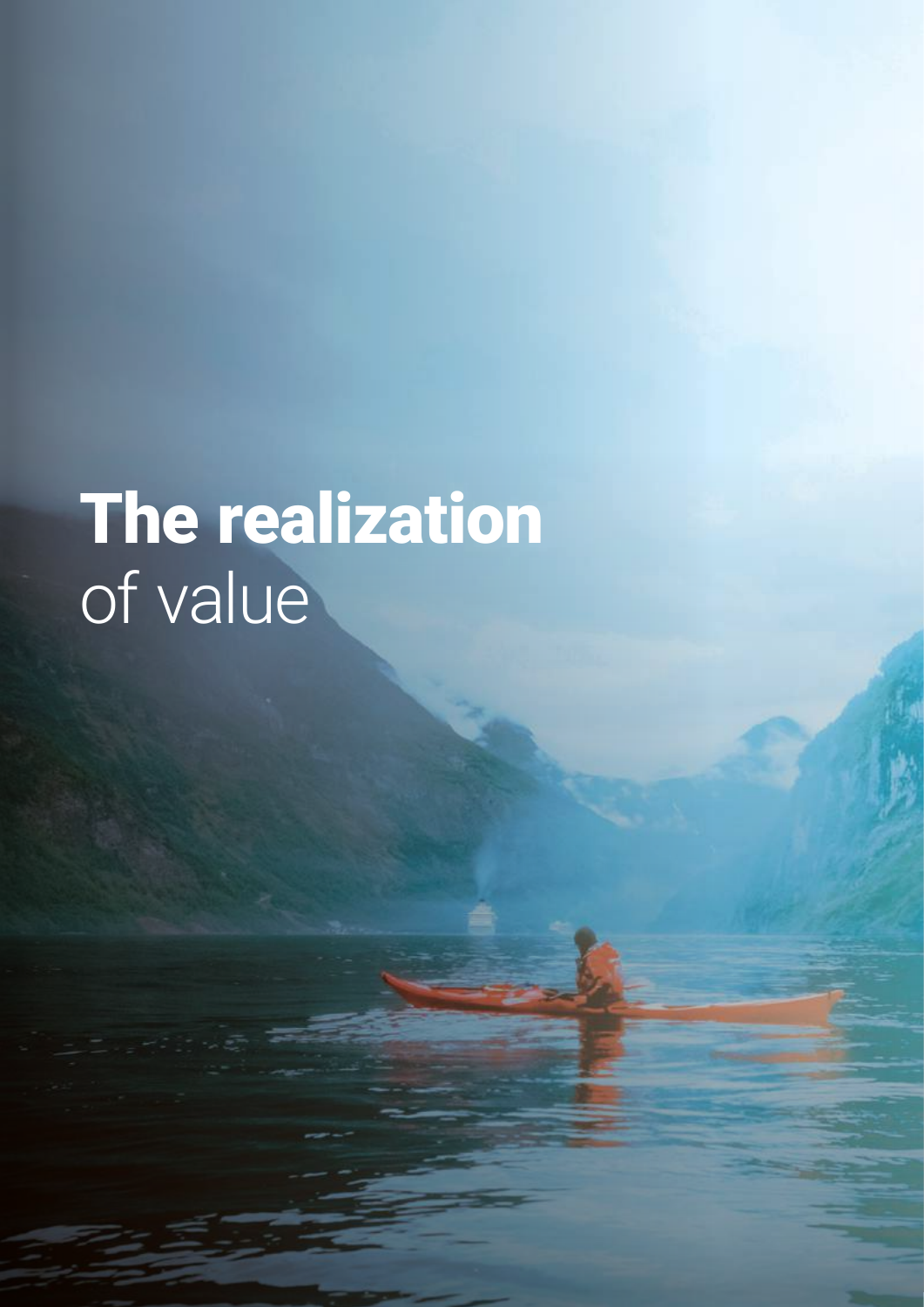### <span id="page-8-0"></span>There's great progress and realization of value

Encouragingly, **we're starting to observe tangible progress** against the broader digital transformation mandate. Businesses are beginning to see the fruits of their efforts, even though they still aren't all necessarily clear on how to fully embrace the opportunity.

# 72.9%

#### of businesses say their journey to enterprise-wide transformation is **'in progress' or better.**

While many businesses have traditionally been overly focused on (and often overwhelmed by) formulating the correct digital strategy, the greatest progress is being realized by those taking an **iterative and agile** approach to planning and executing. Formulating a digital plan is complex and doesn't always provide the required answers upfront. Unsurprisingly, but disappointingly, just 12.3% of organizations consider their digital strategy to be optimized, while more than two-thirds say plans are still being developed.2 Therefore, given this perceived digital strategy relevance, **starting by tackling relevant, known problems will yield greater success.**

Specifically, businesses are accomplishing quick wins that focus on **operational efficiency and customer experience.** And the value that's been achieved is helping organizations to address legacy issues and better meet customers' expectations. This is positive progress, given that our research confirms that **customer experience remains the number one strategic measurement for organizational performance,** receiving over 50% more votes than other metrics.

However, 21.9% of respondents have no formal customer channel strategy, and limited omnichannel functionality which suggests that even though organizations are focusing on customer experience optimization  $-$  these efforts may still be executed in a **haphazard or uncoordinated** way.2

## Businesses should pursue initiatives that deliver

tactical value and leverage continuous feedback on their outcomes from both customers and employees.

Rectifying complex internal challenges that have compounded over many years doesn't necessarily constitute radical digital transformation; however, **it does lay a foundation from which organizations can progress.** This change of focus towards driving tangible, appropriate, shortterm success helps businesses to prioritize and pursue certain immediate requirements, but it also enables them to gain momentum and clarity regarding more complex, longterm transformation opportunities. **Culture is an important aspect** of this.

#### However, only 25.9% of respondents 'highly value' the need to transform cultures that foster agile and innovative ways of work, and change how the organization thinks and acts.

That said, it's not enough for organizations to solely pursue internally focused, short-term initiatives. It's essential that they also prioritize **market feedback,** to ensure that they're directing attention towards and executing the right initiatives, taking into account constraints that exist both inside and outside the organization. One of the greatest challenges about addressing relevant problems is that organizations may take very different viewpoints and focus on initiatives that seem important but don't necessarily deliver value from a **customer's** perspective.

Businesses should pursue initiatives that **deliver tactical value** and leverage **continuous feedback** on their outcomes from **both customers and employees.** While prioritizing this feedback loop can prove difficult when organizations are under pressure to showcase success, this iterative feedback process enables organizations to **understand and, if necessary, adjust their efforts early and often.** This will help maximize the present and future returns from transformation efforts.

Respondents rated issues that focus on creating **a fit-forpurpose organization as high value.** Indeed, the top nine elements that respondents ranked to be of 'high value' stand out beyond all others as key focus areas that are **critical to responding to market demands.**

These factors account for 76.4% of the overall votes  $-$  the other six factors receiving just 23.6% of overall votes. This confirms that leaders recognize the need to enable the **entire organization to benefit from digital,** and capitalize on the opportunities it presents.

In summary, we believe organizations can benefit from a more pragmatic approach to digital and its value. It's not about being constantly busy. It's about being **pragmatic, productive, and delivering outcomes that help the business make progress,** while getting the most out of what digital brings. Many organizations still need to think differently about digital as not only solving a big idea but also delivering tangible value, practically.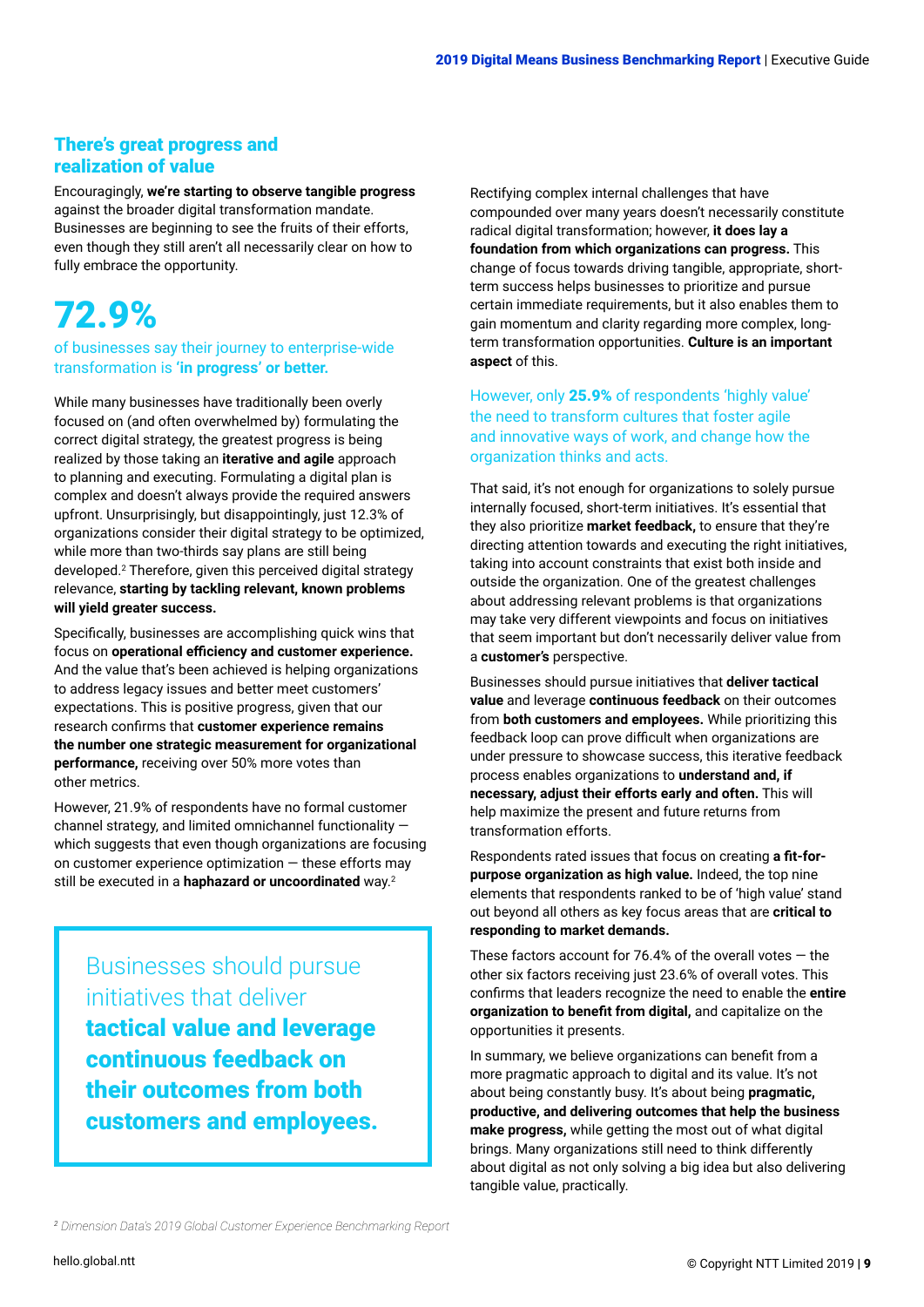# Disruption and delusion

2019 Digital Means Business Benchmarking Report | Executive Guide

10 | Copyright NTT Limited 2019 [hello.global.ntt](https://www.hello.global.ntt/en-us/insights/digital-means-business-report/)p://www.com/copyright.com/copyright NTT Limited 2019 hello.glo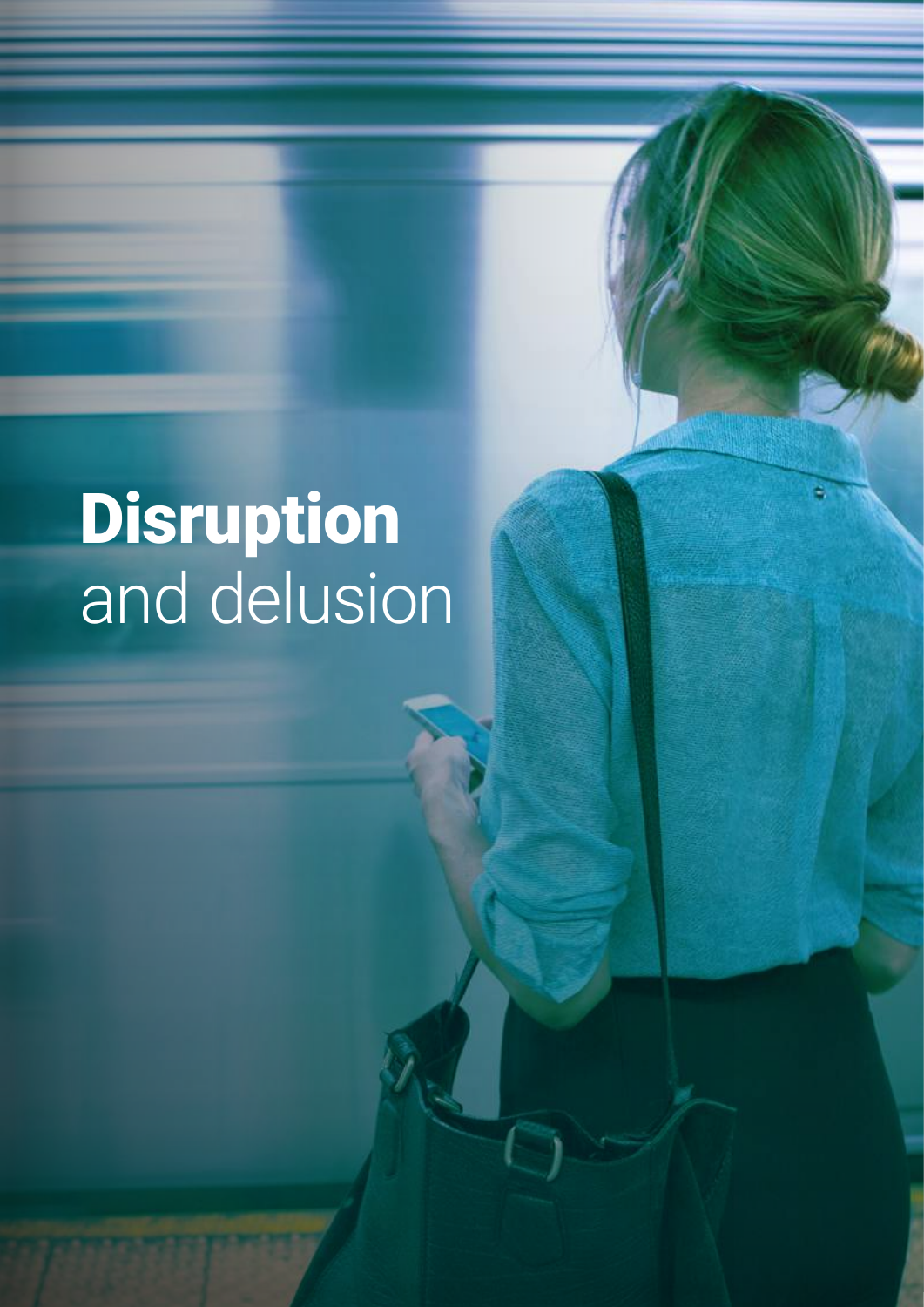### <span id="page-10-0"></span>Disruption and delusion — the never-ending journey of digital

Many businesses acknowledge that they **didn't accurately predict the impact that digital disruption would have on their organizations** and industries. Indeed, respondents cited that 94.0% of operating models are being more than slightly disrupted by digital.

They've also **recognized that they've been misled in their focus,** trying to find solutions for disruption and thereby harness its opportunities (which are often still ambiguous or undefined). As a result, many organizations have become aimless and stagnant, as opposed to **focusing on where they need to be, and taking action.** Concentrating on disruption alone is **not** a sustainable direction to take. While useful for promoting conceptual and 'art of the possible' thinking, it's not the primary must-do for sustainable transformation.

As organizations progress, many leaders are also being **lured into thinking** that because they're seeing some of their digital efforts yield success, their digital transformation journeys are 'well-advanced' or 'complete' (40.1%). Others believe that because certain initiatives have shown outputs or outcomes that have optimized legacy business processes, they feel that they're 'on track' and there's not much more they need to do.

Our research also reveals that organizations who cite being in the 'early stages' of their transformation efforts have increased by 24.7%, in comparison to last year.

#### However, of those same early-stage transformers, 71.1% still believe that a 'complete restructuring of the business and operating model' is the primary definition of digital transformation.

This **presents a big risk for organizations aspiring to respond effectively at the outset** of their transformation journeys.

**These are misinformed perspectives because digital transformation is by nature continuous, iterative, evolving, and never-ending.** Disruption happens constantly, in different ways, and success today requires thinking and acting in a new way, continuously. In addition, as **digital transformation continues to evolve,** those that believe they're nearly or entirely complete are likely missing opportunities.

Those who are getting transformation right treat digital as an **everlasting way of working** and see it as **a way of life.** 

The critical point for businesses to grasp is that digital isn't just about what you do but about how you do it. It's **anchored heavily on behaviours** and how organizations embrace new ways of solving problems, ways of working, and agile delivery capabilities. However, concerningly, 'agile organizational culture' is ranked by respondents as the second-lowest benefit when considering the 'highly important' benefits of digital transformation, at just 25.9%.

The critical point for businesses to grasp is that digital isn't just about what you do but about how you do it. It's anchored heavily on behaviours and how organizations embrace new ways of solving problems, ways of working, and agile delivery capabilities.

Success is also about ensuring that the organization instils an ability to respond to what's happening in the market and is driven largely by **customer requirements.** Fortunately, 72.7% of organizations are now using customer experience intelligence to inform product and service transformation.3

Clearly, organizations must be **attuned to both internal and external opportunities and dynamics** and observant of how disruption is taking effect.

As opposed to trying to figure everything out, adopting this pragmatic approach will prove most effective. It **empowers businesses to make informed decisions on how best to respond,** given the ambiguity and uncertainty that's inherent in digital transformation. Most notably, it 'keeps things real', which negates the need to focus on the somewhat ethereal notion of disruption and transformation. This is supported by our research which found that currently, only 12.9% of respondents agree that they're 'highly satisfied' with the outcomes of their digital transformation efforts.

Our recommended approach also promotes **the creation of new skills and behaviours that allow the organization to put their best foot forward** as they interpret and respond to the ever-changing environment.

For organizations struggling with the looming threat of disruption, shifting their focus internally can provide answers and relief. Disruption comes in waves and doesn't have a defined scope. Remember, **no one can possibly have all the answers or the perfect plan.** The differentiator is an organization's innate ability to respond and deal with change holistically and repeatedly.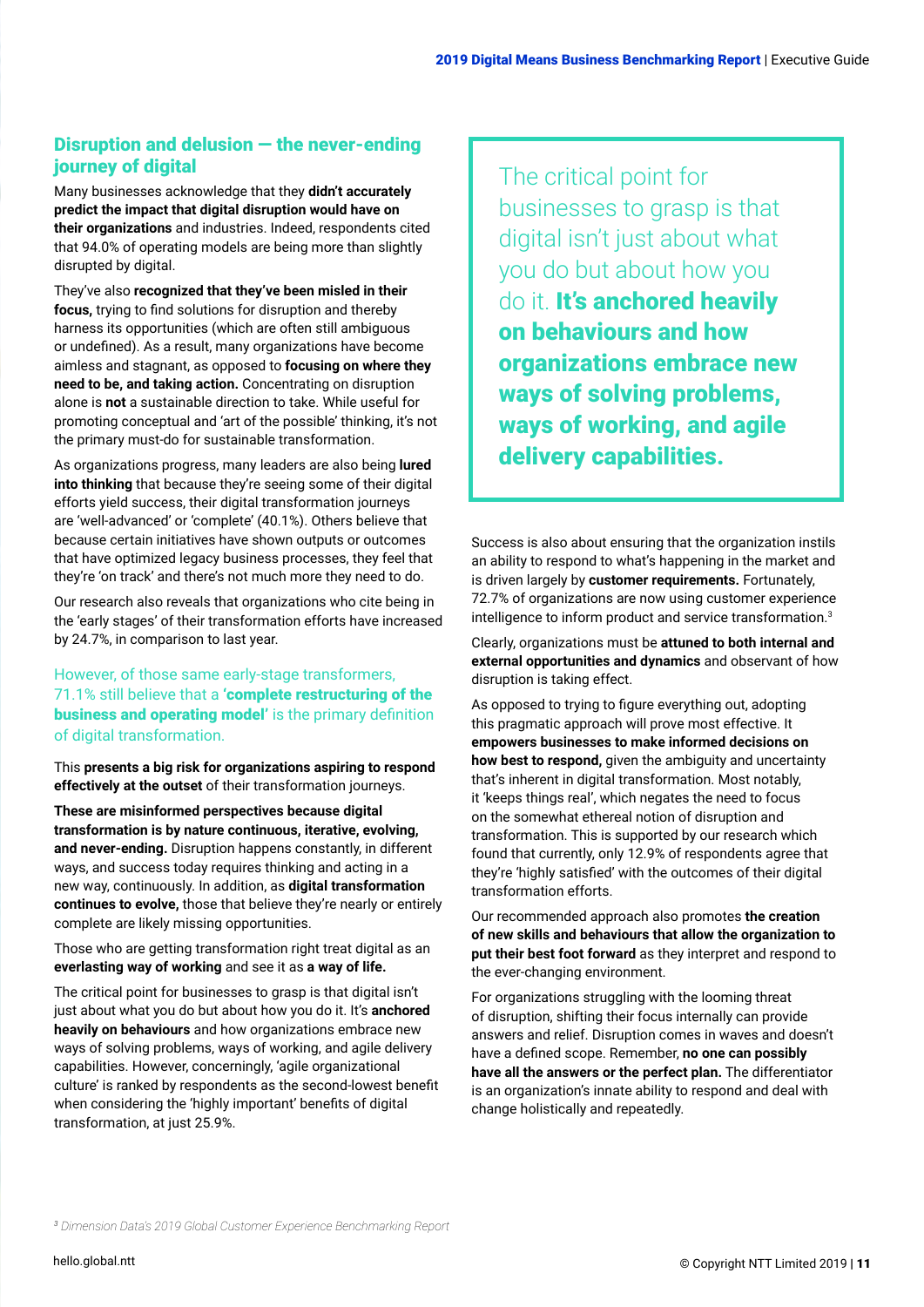# Balancing of focus

2019 Digital Means Business Benchmarking Report | Executive Guide

12 | Copyright NTT Limited 2019 [hello.global.ntt](https://www.hello.global.ntt/en-us/insights/digital-means-business-report/)p://www.com/copyright/and/organization/copyright/and/organization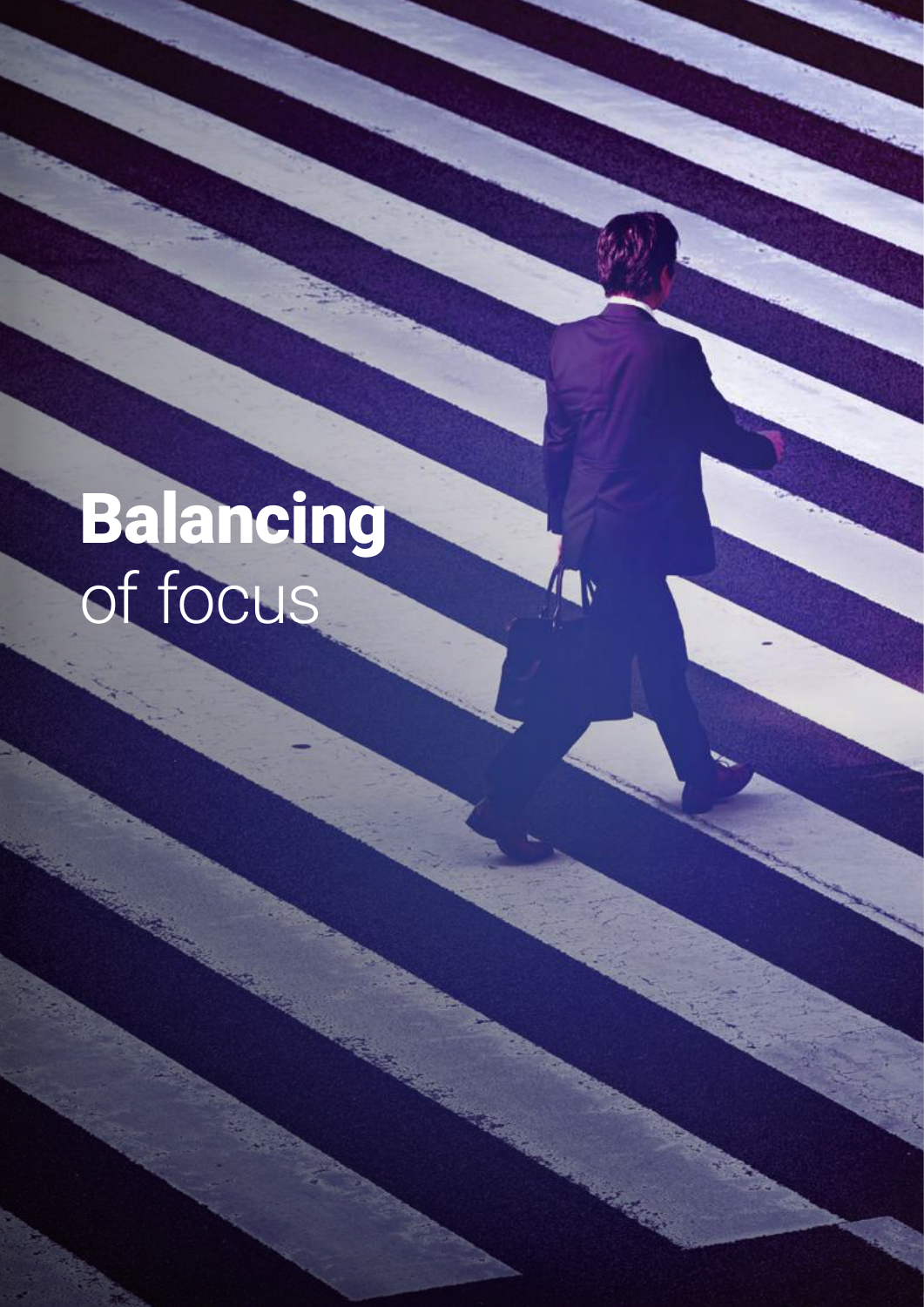### <span id="page-12-0"></span>Balancing attention of focus inside and outside the organization

This new world brings unprecedented levels of uncertainty, change, and ambiguity. While digital and disruption has required organizations to **keep abreast of what's happening externally,** it's also created a need and opportunity for organizations to **focus on addressing multiple, increasingly complex, internal initiatives.** Focusing internally isn't something new, but leaders are now under additional pressure to ensure that they're focusing on the right projects, and executing more effectively.

This observation is supported by the findings of this year's research. There's been a **shift in the definition of digital** from our 2018 Report. While previously, organizations were mostly defining digital through a customer and product and service innovation lens, they're now defining digital as addressing **internal requirements**: 'digitizing core processes' (72.5%), 'restructuring the business operating model' (72.3%), and 'changing organizational structures to enable different ways of working' (59.6%).

Overall, 32.3% of the responses relating to forecasted outcomes from digital transformation strategy execution are externally focused, whereas 67.7% are internal.

#### Clearly, **businesses are gaining an understanding that digital transformation requires a careful balance of tensions,** both internally and externally.

One of the key tenets of digital is that your **transformation should be guided externally** — by truly empathizing with customers' demands, market opportunities, and how your business model should adapt. This premise is extremely important and requires that organizations become attuned to understanding, interpreting, and responding to their customers' requirements. However, our research indicates that only 29.8% of respondents recognize 'reaching more customers/clients/users across different or new markets or channels' as being their highest priority. This is important as it's necessary to **understand what customers want**, in order to inform where you move and how to mobilize the internal organization.

In addition, customers are also now concerned with security and privacy, and **cybersecurity is fundamental to winning your customers' trust** and ensuring that your organization's reputation isn't damaged as a result of a security breach.4 This added complexity needs to be considered in balancing these tensions, given increasing risk.

On the other hand, if organizations become too enveloped in understanding these needs, they aren't likely to make sustainable strides towards **prioritizing employees to deliver appropriately with ways of work, or internal processes.** 

In contrast, organizations who've narrowed their focus **too internally run the threat of isolating themselves from what the market requires.** This leads to lost or misplaced investment, slow time-to-market, and stifled innovation capability. Of course, many organizations often find it easier to look internally for improvements, especially in challenging times, when profits are under threat and there's a fight for increased market share and relevance.

But **while short-term success is inevitable from internal focus, organizations also need to leverage this insight to inform their larger transformation plan** — which is unlikely or impossible to be a success, in isolation of the customer.

So, today, you need to **balance the tension** between how to mobilize internal execution and remain attuned to what the external market is seeking. This is a challenging dynamic to get right.

Businesses who can master this equilibrium are able to yield the best of both. **The digitally astute behave in a way that embeds this ability to respond, iterate, take feedback, and repeat.**

This includes:

- focusing on the **quick win digital opportunities internally** — whether operational efficiency, customer experience, or even business models — which influence how the organization presents itself externally; for example, making operational improvements to the quote-to-cash process will result in higher customer satisfaction externally
- **• harnessing digital opportunities externally** which enables the prioritization of the correct initiatives to pursue, and eliminates less-important initiatives that will hamper the organization's ability and capacity to deliver

# 1 in 5

Nearly a quarter of organizations are wary of cybersecurity threats, and 1 in 5 are stalling due to **lack of insight on customer needs.**<sup>5</sup>

Our recommendation for achieving success depends on which side your organization currently tends to lean. If you tend to focus internally, you need to find a way to **validate and prioritize these efforts against external customer needs** more. This doesn't mean continuing to execute tirelessly and in isolation; it also requires including customers and other stakeholders in the validation and prioritization process. Unfortunately, many organizations don't have the right strategy to strike a balance between internal and external requirements.

If your organization tends to focus externally, you need to find a way to **funnel insights and opportunities internally** to drive behaviours, ways of working, and systems and processes. Remain grounded in what's realistic to execute, bearing in mind internal capacity and constraints. Breaking initiatives into smaller and more manageable execution components enables you to develop a behaviour that focuses on delivery. This better aligns the organization to **respond to the appropriate market opportunities, as opposed to determinedly chasing the art of the possible.**  Of course, most organizations aren't solely on one side or the other, but the science of getting this right remains a challenge for many leaders.

*4  [Dimension Data's Executive Guide to the NTT Security 2019 Global Threat Intelligence Report](https://www.dimensiondata.com/en/insights/gtir2019)*

*<sup>5</sup> [Dimension Data's 2019 Global Customer Experience Benchmarking Report](https://www.dimensiondata.com/en/insights/customer-experience-benchmarking-report-2019)*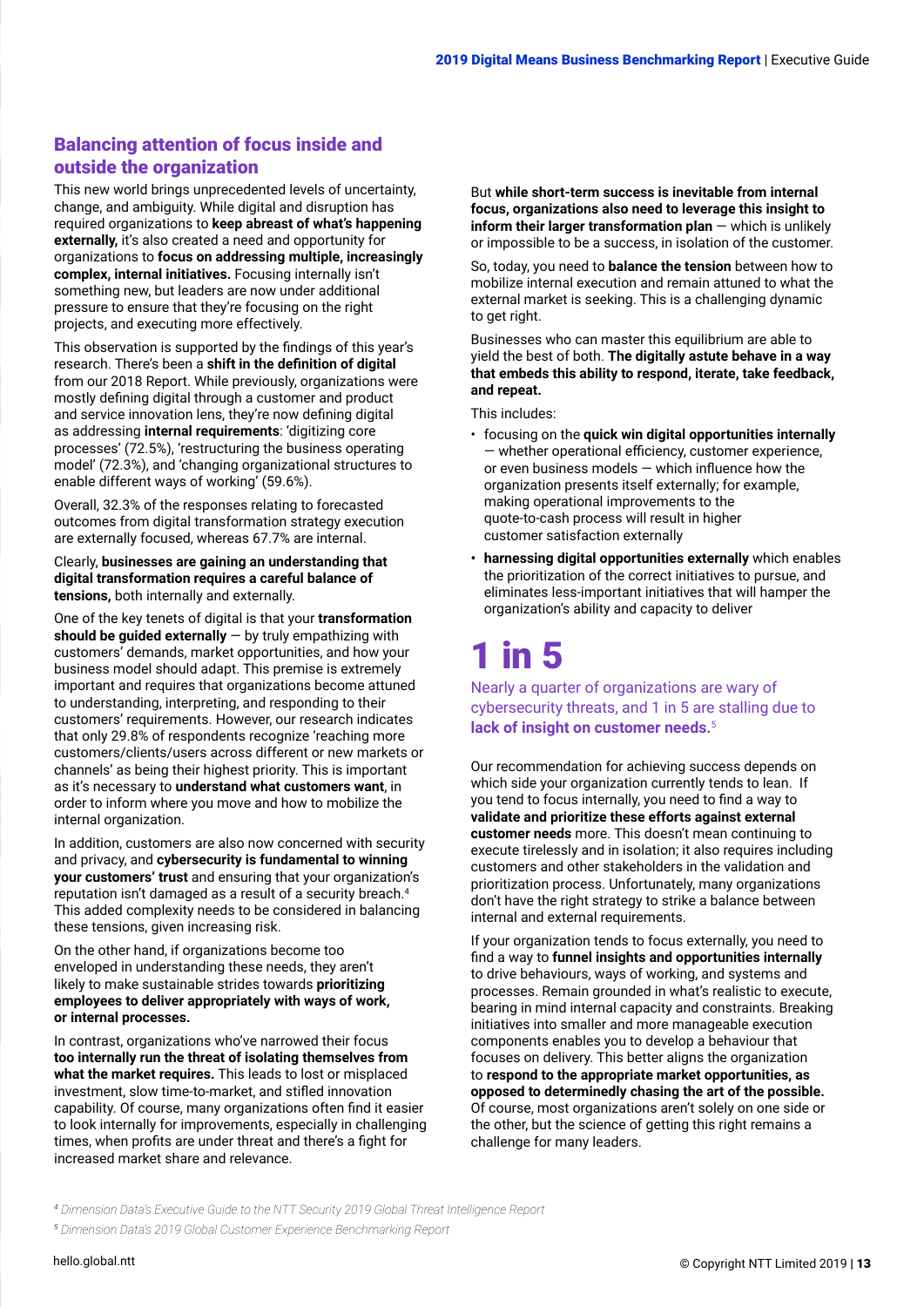# Signs of maturity

2019 Digital Means Business Benchmarking Report | Executive Guide

 $14 \times 10^{-10}$  and  $16 \times 10^{-10}$  [hello.global.ntt](https://www.hello.global.ntt/en-us/insights/digital-means-business-report/)ps://www.com/sizer.nttps://www.com/sizer.nttps://www.com/sizer.nttps://www.com/sizer.nttps://www.com/sizer.nttps://www.com/sizer.nttps://www.com/sizer.nttps://www.com/sizer.

**TABLE**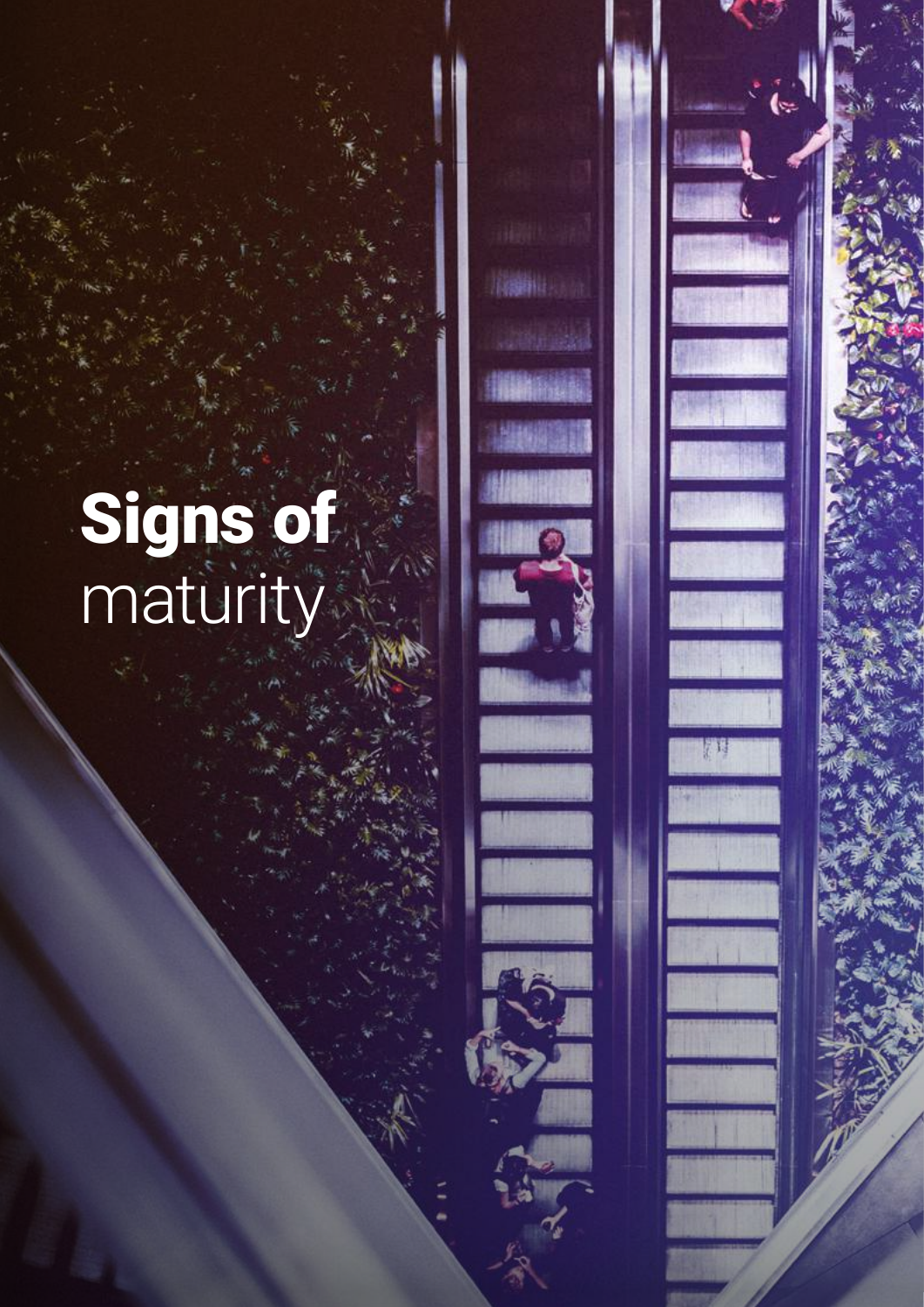### <span id="page-14-0"></span>Harnessing the digital opportunity is showing signs of maturity

Initially, the hype around digital caused organizations to become somewhat **academically focused** on what it truly meant. Many looked at some of the born-digital entities who were successfully disrupting established markets and attempted to play catch-up  $-$  formulating plans and trying to define the often-unachievable recipe for success. However, **in attempting to emulate** and keep pace with these digital natives, organizations are only **marginalizing their ability to commit to true transformation efforts.**

It's encouraging to see that organizations are now **starting to make sense of digital and what it means,** beyond the conceptual or theoretical lens. Signs of maturity in their ability to **'do' and 'be' digital**, are beginning to emerge, which is enabling businesses to better harness the opportunity.

# 40.1%

Our research confirms that today, only 40.1% of respondents perceive themselves to be in the **advanced stages of their journey** (i.e.: 'well-advanced' or 'complete').

While this **may at face value infer maturity, this isn't always the case.** Maturity is realized through **value and outcomes** that are achieved through **integrated execution.**

This is an important evolution, as digital is more than just a methodology or transformation program. It's primarily about **behaviour.** Innately, people don't necessarily know how to behave differently in the digital world, even if they want to. They need to be given the appropriate foundation and environment to thrive. They also need to be **empowered to develop, experiment, fail, and learn** to accelerate how the organization acts in a sustainably transformed manner. Today, there's still much work to be done in this respect with our research finding that the fourth-highest barrier impeding digital transformation is a 'lack of digital skills and expertise in required areas'. This is a foundational requirement for progressing in overall maturity.

The hallmarks of digital maturity are accelerated efforts that enforce iterative success. Organizations who are able to **bank key** learnings, successes, and failures and leverage these insights cross-functionally and organization-wide, are emerging as winners.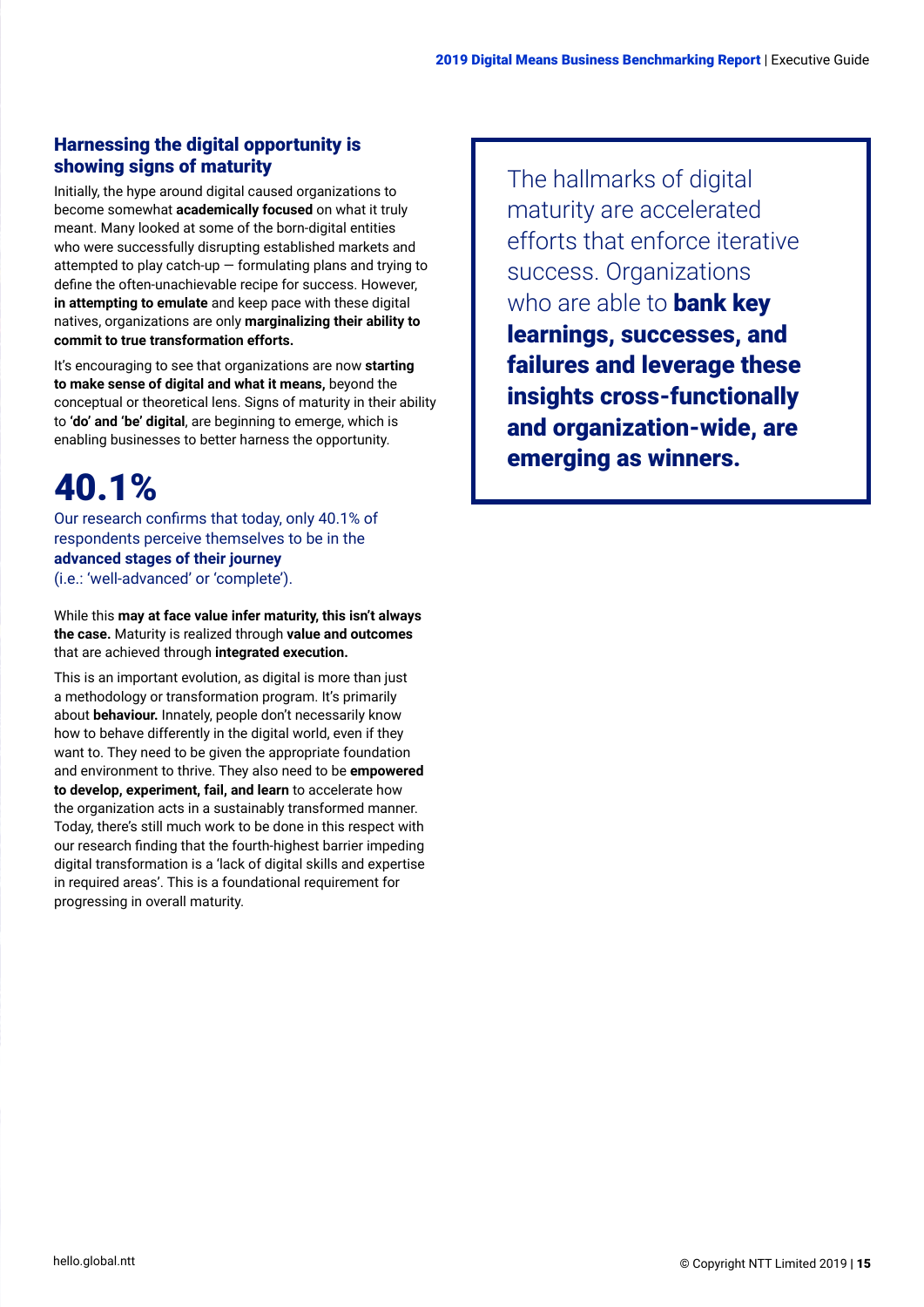Our research reveals that 64.0% of organizations indicate that their digital transformation strategy is delivered through a centralized model and/or via an integrated organization-wide effort a heartening statistic.

Compared to 2018, a more even spread of results in this year's research in this area supports the notion **of a more rounded and mature understanding and approach to digital emerging.** Organizations are becoming increasingly appreciative that **digital transformation is a combination of initiatives that inform a mindset.** 

These definitions range from:

- 'digitizing and automating core business processes' (72.5%)
- 'changing how customers and markets are serviced' (69.2%)
- 'enabling different ways of working' (59.6%)

The **hallmarks of digital maturity** are accelerated efforts that enforce iterative success. Organizations who are able to bank key learnings, successes, and failures and leverage these insights cross-functionally and organization-wide, are emerging as winners. And the **exponential effect that flows from maturity gains** helps businesses to **sustain and extend their advantage.**

Our research indicates that there's a **direct correlation** between an organization's digital maturity and their ability to realize outcomes-driven **value** on an ongoing basis, and their **digital maturity.**

So, despite born-digital organizations possessing a firstmover and often new-experience advantage, increasing numbers of incumbent businesses are accelerating their overall maturity and thereby **effectively competing and indeed, thriving.**

*<sup>6</sup> [Dimension Data's Executive Guide to the NTT Security 2019 Global Threat Intelligence Report](https://www.dimensiondata.com/en/insights/gtir2019)*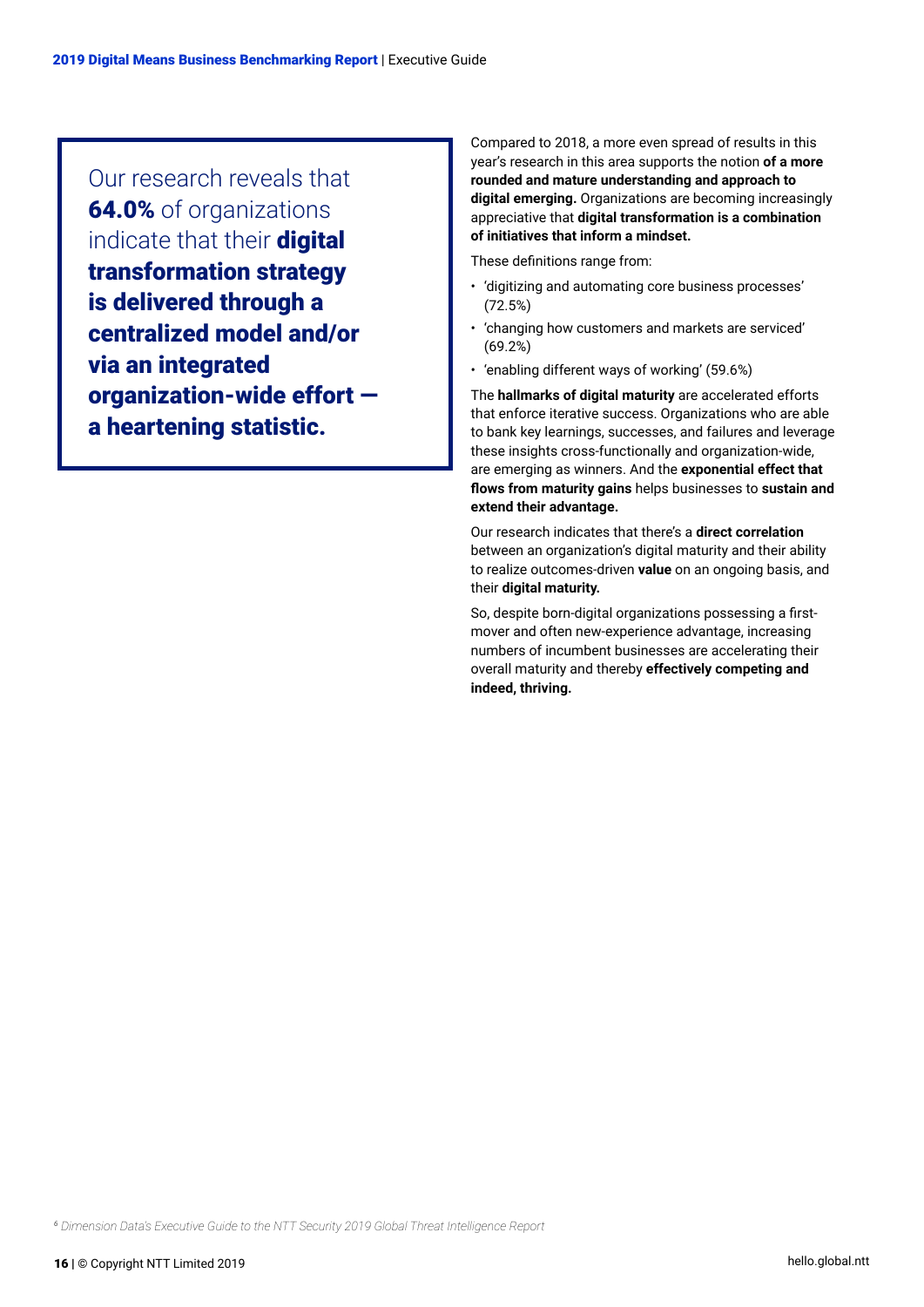#### **Successful incumbents are harnessing this opportunity by:**



driving **systemic and behavioural change** within their organizations



changing their approach and **turning digital barriers into opportunities** on which to capitalize; this enables the business to stop operating in 'defense mode' and manage, leverage, and respond to opportunities as **the normal course of business**



adopting an **opportunistic mindset** — ultimately becoming the drivers of change and leading the movement to better engage with customers



encouraging **cross-functional collaboration**: our research reveals that 64.0% of organizations indicate that their digital transformation strategy is delivered through a centralized model and/or via an integrated organization-wide effort a heartening statistic



actively focusing on **new and emerging priorities** that require significant consideration as they pursue maturity; at the top of the list is cybersecurity maturity, where ambitions outpace preparedness: **there's a significant gap between most organizations' goals in terms of where they are today and where they want to be** — the current global maturity benchmark across all sectors is 1.45 out of 56

#### **For laggards, this pursuit remains extremely difficult, for several reasons:**



The very definition of digital is **everevolving**, which makes it difficult to maintain meaningful progress: as our research indicates, **only 12.5% of respondents feel 'highly satisfied' with the effective execution of their digital strategy**, which indicates that how transformation is being managed, what outcomes are being achieved, and organizations' overall maturity all have room for improvement.

#### The game of **catch-up is never-ending**,

which often makes efforts feel fruitless, despite there being some gains. Concurrently, successful incumbents are continuing to gain momentum which often increases the gap that laggards need to close.



Limited success increases **pressure, uncertainty, and anxiety** for leaders, and the organization in its entirety.

The digital path is continuously shifting. Organizations need to recognize that **people, mindsets, and behaviours** — along with **a culture that promotes experimentation and failure** — will lay a **stable foundation for maturity**. Further progression beyond this relies on continuous learning and its integration into business-as-usual activities.

The very definition of digital is ever-evolving, which makes it difficult to maintain meaningful progress: as our research indicates, only 12.5% of respondents feel 'highly satisfied' with the effective execution of their digital strategy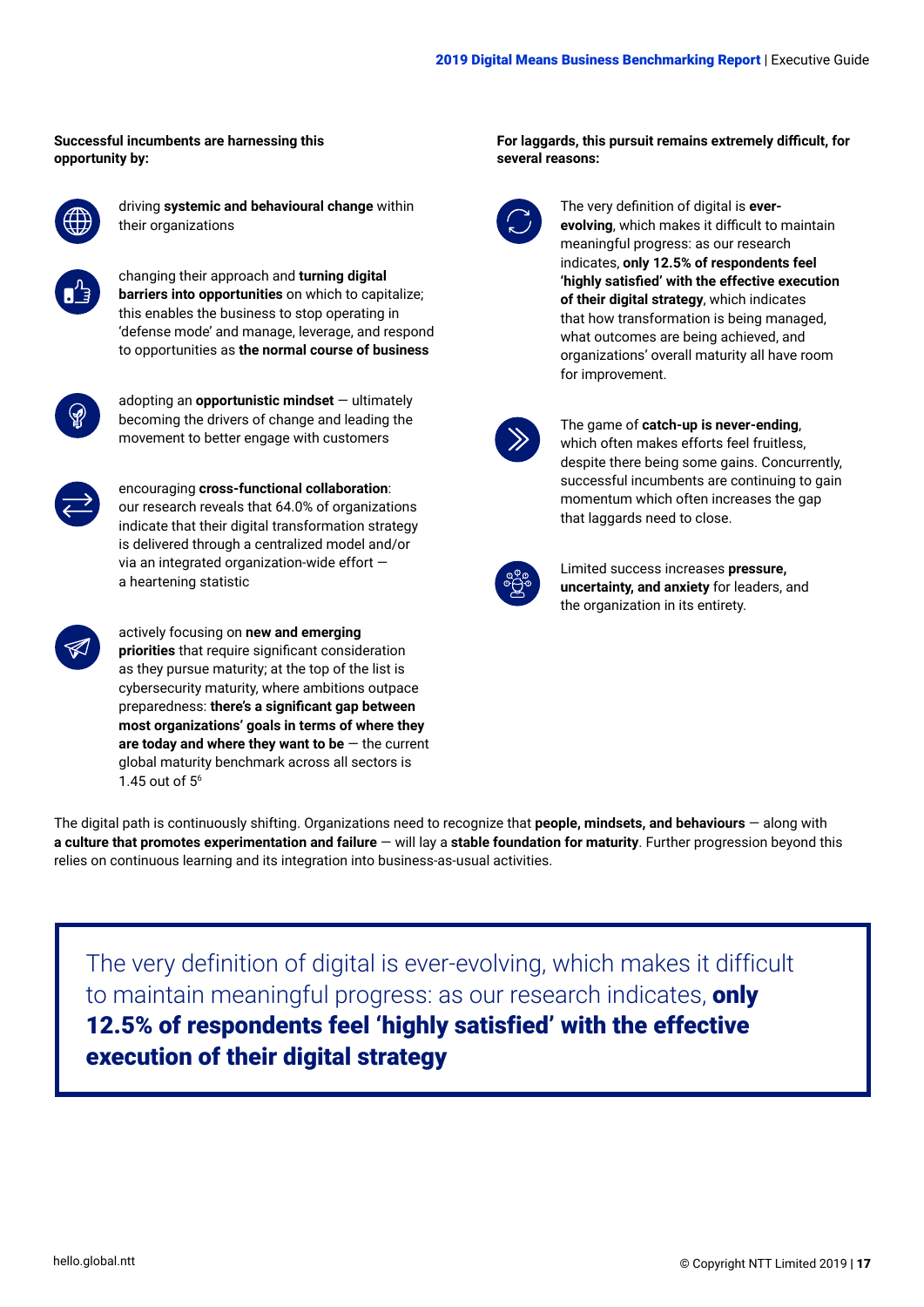# Looking at leadership

 $45.$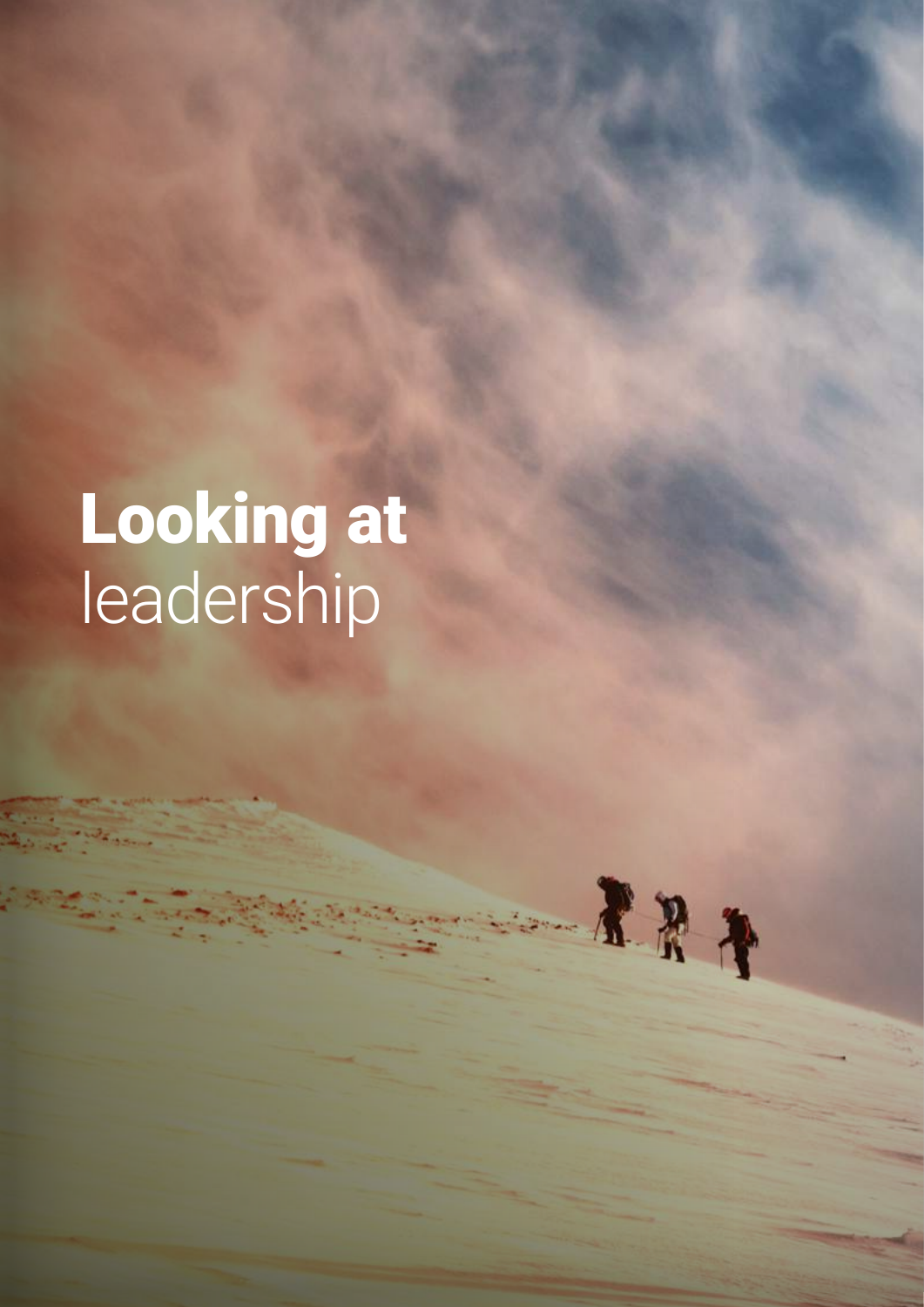### <span id="page-18-0"></span>The long hard look at leadership

The idea that digital isn't just about technology is nothing new. But organizations have also recently started realizing that it's more about **people and how they think and behave.**

But let's not forget about our leaders either. After all, they need to have both the **vision and influence** over their employees' behaviour to move the organization forward. When considering 'lack of executive sponsorship and/or ownership' (22.3%) and the 'lack of appropriate business or digital strategy' (25.6%), it's fair to say that 47.9% of respondents highlight the fact that **the way leadership influences the organization is hampering digital transformation.** 

#### **This year's research unveiled some interesting perceptions regarding leadership:**

- Leadership acknowledges that middle management needs to be **more willing to embrace change**, that could otherwise impact their relevance.
- People across the organization also need to **sharpen their knowledge** and improve their ability to acknowledge and **respond to changes** in the market and new opportunities.
- Some 28.5% of organizations expressed uncertainty or a direct concern (21.0%) regarding middle management and employees **lacking the skills required** to effectively execute the digital strategy.

Most concerning of all:

- **• Less than half (48.8%)** of organizations are **'satisfied'** that their **leadership team has the right skills to both manage and execute** the digital transformation strategy.
- Project **prioritization** is controlled and mandated by leadership and the issue of **'too many competing priorities'** is recognized as a significant barrier to successful progression for **large organizations (24.5%).**
- Only **11.3%** of organizations are **'highly satisfied'** with digital transformation leadership.
- For both **digitally progressive** and **larger** organizations, it's **9.5%.**

This is alarming because **no transformation can be achieved in isolation of leadership,** as they're required to initiate change and drive the business forward in a multitude of ways.

Our research indicates that **only half of respondents** recognize high levels of satisfaction in initiatives focused on 'improved operational efficacy including system integration, flexibility, and functionality' (50.7%), which are necessary to evolve the environment in which transformation amplifies.

# 52.0%

Just over half of respondents are 'highly satisfied' that success is being seen in 'shaping new ways of work' **(52.0%)**.

#### Again, **this is the mandate and responsibility of leadership.**

Leaders themselves acknowledge that up until now they've been experts in their respective fields, and able to share extensive knowledge and capabilities within this realm. However, **digital has required everyone to develop and adjust —** not only in terms of their core business knowledge but also **new skills and abilities necessary to harness digital,** such as creativity, experimentation, and critical thinking.

Less than half (48.8%) of organizations are 'satisfied' that their leadership team has the right skills to both manage and execute the digital transformation strategy.

Some leaders, in fact, admit that they're both uncomfortable and insufficiently prepared to bridge the divide from traditional to digital.

While leaders may feel this way, they must bear in mind that they still have control over every touchpoint of the organization. This ultimately means that to **enable the business to transform, leaders need to be willing and able to change personally***.* 

This is a challenging ask, as it **requires leadership to amend some of the behaviours and characteristics that have enabled them** to successfully deliver on their mandates, until this point. **Past success is no guarantee of future success** in the digital world. It calls for digitally adept leaders who are able to drive appropriate organizational culture and behaviours − which are continuously changing − thereby **setting the business upon a trajectory to success.** 

Successfully transforming organizations are seeing their **leaders taking meaningful** strides in thinking and acting differently, and avoiding pitfalls, for example:

- It's one thing to say, 'we need to behave differently' (a message many leaders are communicating), however, execution efforts are sometimes superficial because leaders, despite communicating the need for change, aren't **truly driving the right level of change in their own mindsets and behaviours.**
- This creates an environment where organizations are **unable to change because leadership is stifling transformation efforts,** by not being willing to do the necessary within themselves. This significantly informs how the organization is able to transform.
- Change is uncomfortable, difficult, and **requires people to invest in themselves.** This means **acknowledging vulnerability and gaps** and ensuring that sincere and effective measures are taken to address them. This change process isn't quick, yet market pressures demand faster intervention and response.

Organizations successfully navigating these challenges are able to introspect and identify how every person, specifically leadership, is required to change.

We see organizations thriving in the digital world being willing to **shape and evolve their own leadership approach** in a way that creates the capability for people to think and act differently.

Now's the time for **leadership to stand up and pioneer real personal transformation —** true digital leaders remain loyal to the cause, no matter how difficult it may seem.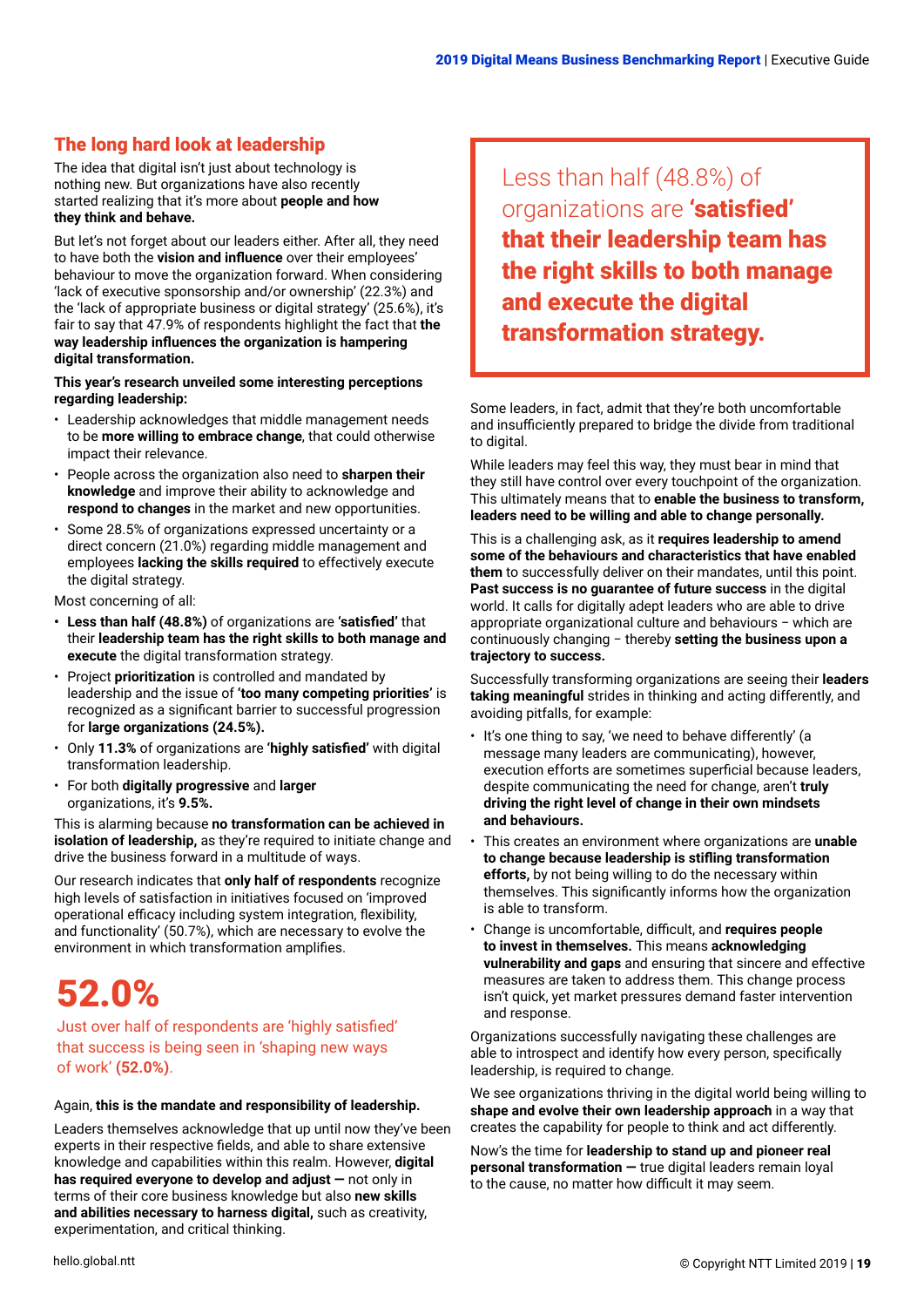# The rise of **collaboration**

 $\mathbf{k}$ 

20 | © Copyright NTT Limited 2019 [hello.global.ntt](https://www.hello.global.ntt/en-us/insights/digital-means-business-report/)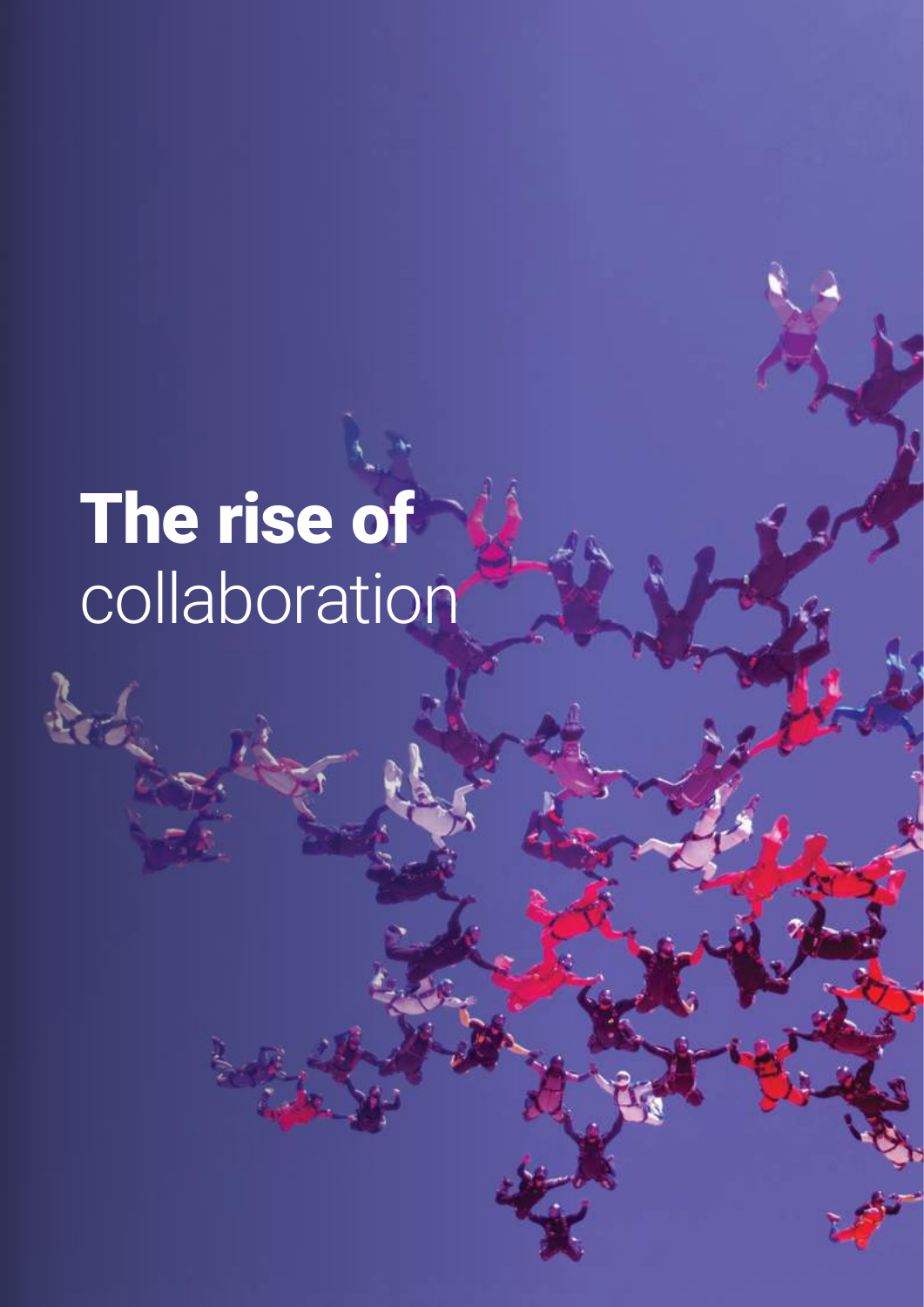### <span id="page-20-0"></span>The rise of the Chief Digital Officer and the collaboration games business and IT play

For some time, a sentiment has existed within most businesses that they're not receiving the appropriate levels of service delivery from IT. This has led them to pursue shadow IT capabilities, which create various challenges, such as:

- Business units spending their allocated budget on shadow IT increases complexity for the IT team.
- Questions regarding the relevance of IT arise.
- Contention between the two functions increases.

This dynamic is changing, with the introduction of digital, and **the mainstream adoption of the Chief Digital Officer (CDO)** role and its function. The emerging digital function is enabling the augmentation and acceleration of transformation by **bridging the gap between business and IT.** 

#### Some 42.3% of respondents believe business and IT are planning in a more integrated manner with the introduction of the CDO function.

This is facilitating sincere and more constructive engagement between the two and enabling more valuable and sustainable IT delivery. Business and IT are starting to gain meaningful traction in overcoming the challenges of the past and crafting their transformation path, as a combined force.

Ultimately, the digital opportunity is not solely about great systems, processes, or improved products and services. It's about the organization responding to the market in harmony. This requires a reinvented partnership between business and IT, a need to remove internal silos and cross-functional dependencies, and a renewed focus on delivering success in different ways to customers and employees.

This shift has many benefits:

- IT may continue to work on addressing **legacy issues** that are relevant and add value to the business.
- Business units are starting to recognize that with the support of IT, they **have more time to focus on customers' expectations** and changes in the market, as opposed to pursuing reactive shadow IT, which is distracting.

Clearly, working more effectively together is enabling mutual support and an increase in organizations' ability to be responsive to customer and market requirements.

This benefits both parties: IT is migrating and evolving legacy capabilities, which are guided by the business, and both gain better insight about what needs to change for the organization to engage with the market in new ways. This enables the entire business to understand, adapt, and respond in unison.

Despite evidence of positive progress in this respect, the results of our research suggest that there's still much work to be done:

- Only 28.6% of organizations are embracing digital transformation as a collaborative effort between business and IT.
- Almost half (49.0%) of digital transformation projects are still IT-led.

Business units are starting to recognize that with the support of IT, they have more time to **focus on customers'** expectations and changes in the market, as opposed to pursuing reactive shadow IT, which is distracting.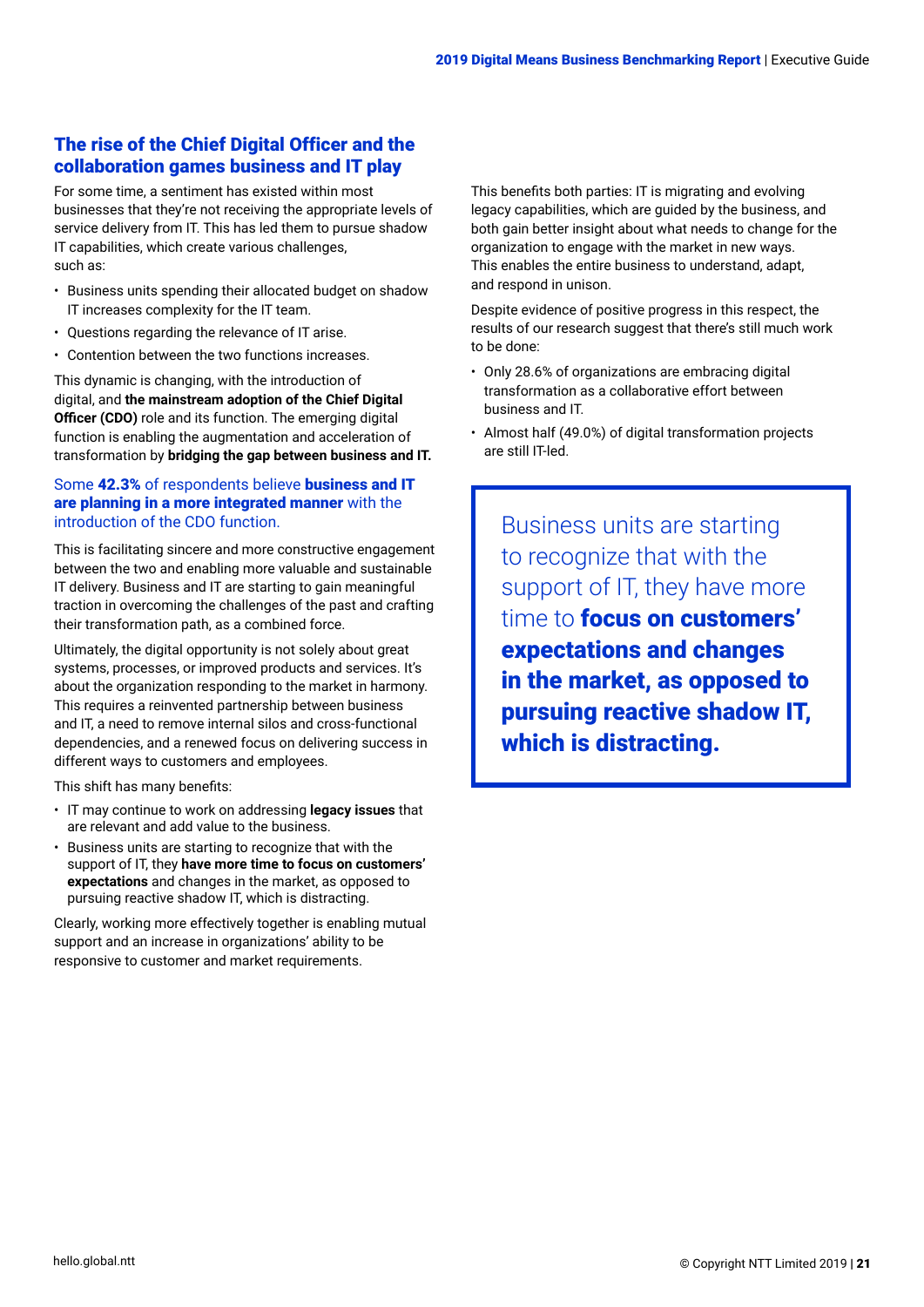The role of the CDO includes driving a change in thinking and owning transformation from an organizational perspective. Understandably, this is a large mandate (especially given the aforementioned legacy mindsets and issues and the historically siloed workings of business and IT). While the CDO function is often perceived as the silver bullet for all problems digital, it's essential that we manage unrealistic expectations. It takes time, learning, and organizational experience to change old habits and address the challenges of the past.

Encouragingly, 82.4% of organizations have appointed a CDO or equivalent as the designated custodian bearing overall responsibility for digital transformation with only 6.7% and 10.9% appointing an IT role or a non-IT led nominee, respectively. This shows significant progress and an emphasis on establishing an identifiable role with responsibility for leading digital transformation, with the CDO, Head of Digital, or similar being these primary roles. It also suggests that this role has replaced the CIO/CTO as the digital leader, as was often the case in the past and which presented impediments to successful transformation. Some 62.0% of organizations who believe that they've completed their digital transformation journeys are basing this on IT-led transformation engagements. These organizations are likely perceiving or treating digital as technology-based, which is not the case.

While the CDO must ask difficult questions and embed new ways of thinking and being, successful digital transformation will still require the CDO, business, and IT to work together. Organizations who are succeeding in this regard are realizing the immense value the CDO role brings. This value includes cross-functional relevance, interaction, and problem-solving. In addition, the CDO is assisting organizations to prioritize holistically. This means collectively deciding on which initiatives to start, continue, or stop.

# 64.0%

Some 64.0% of respondents are delivering through a centralized model and/or via an integrated organization-wide transformation strategy.

The CDO role allows organizations to elevate cross-functional objectives into this integrated transformation plan. This allows businesses to think more systemically about how to leverage and best respond to opportunities but also the important needs of customers and internal stakeholders.

Encouragingly, 82.4% of organizations have appointed a CDO or equivalent as the designated custodian bearing overall responsibility for digital transformation with only 6.7% and 10.9% appointing an IT role or a non-IT led nominee, respectively.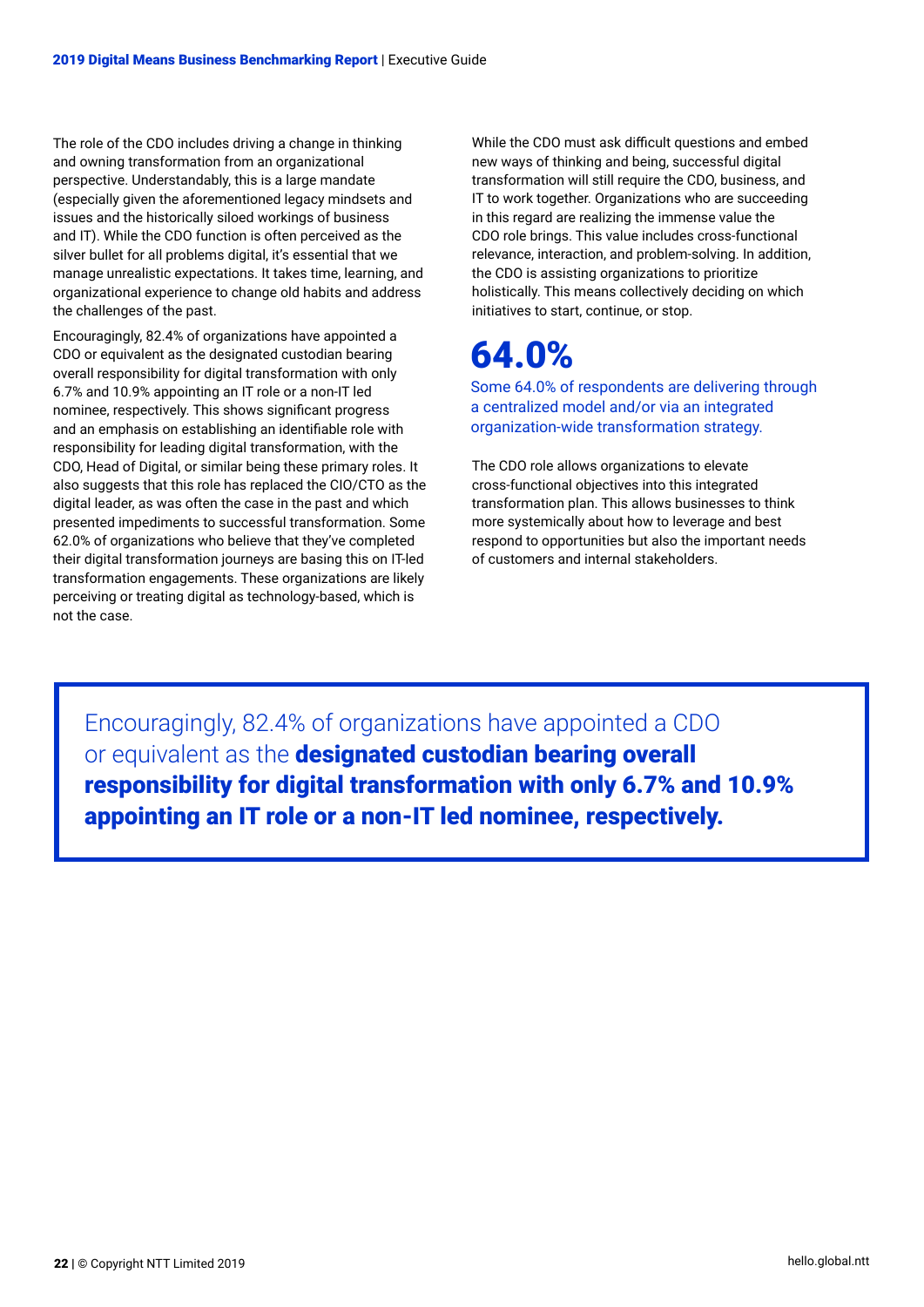Our research reveals that those organizations who are struggling in this area are placing too much pressure on the CDO. They're still operating in silos, and, from an IT perspective, fighting for relevance. They're also grappling with how to drive the approach for digital in an integrated and holistic way.

While some business functions continue to believe they can solve IT problems, this approach has a short-term focus and doesn't transform the organization meaningfully, over the long-term.

When considering spend on digital transformation, 63.3% of respondents are spending more or less the same amount as they have in prior years. In our view, this indicates that not enough is being done to enable the organization to prioritize and pursue the right initiatives or to empower the CDO to deliver against these transformation objectives.

Organizations also need to be wary of the fact that the CIO and CDO functions are fundamentally different. Placing digital under the office of the CIO therefore, isn't advisable. The challenges that CIOs face make it difficult for them to successfully reinvent themselves as CDOs and address technology transformation requirements when digital constitutes more than just technology. It also inadvertently means that many organizations aren't yet consciously setting up the CDO function for success, as they're often driving a technology-first transformation approach.

The CDO role allows organizations to elevate crossfunctional objectives into this integrated transformation plan. This allows businesses to think more systemically about how to leverage and best respond to opportunities but also the important needs of customers and internal stakeholders.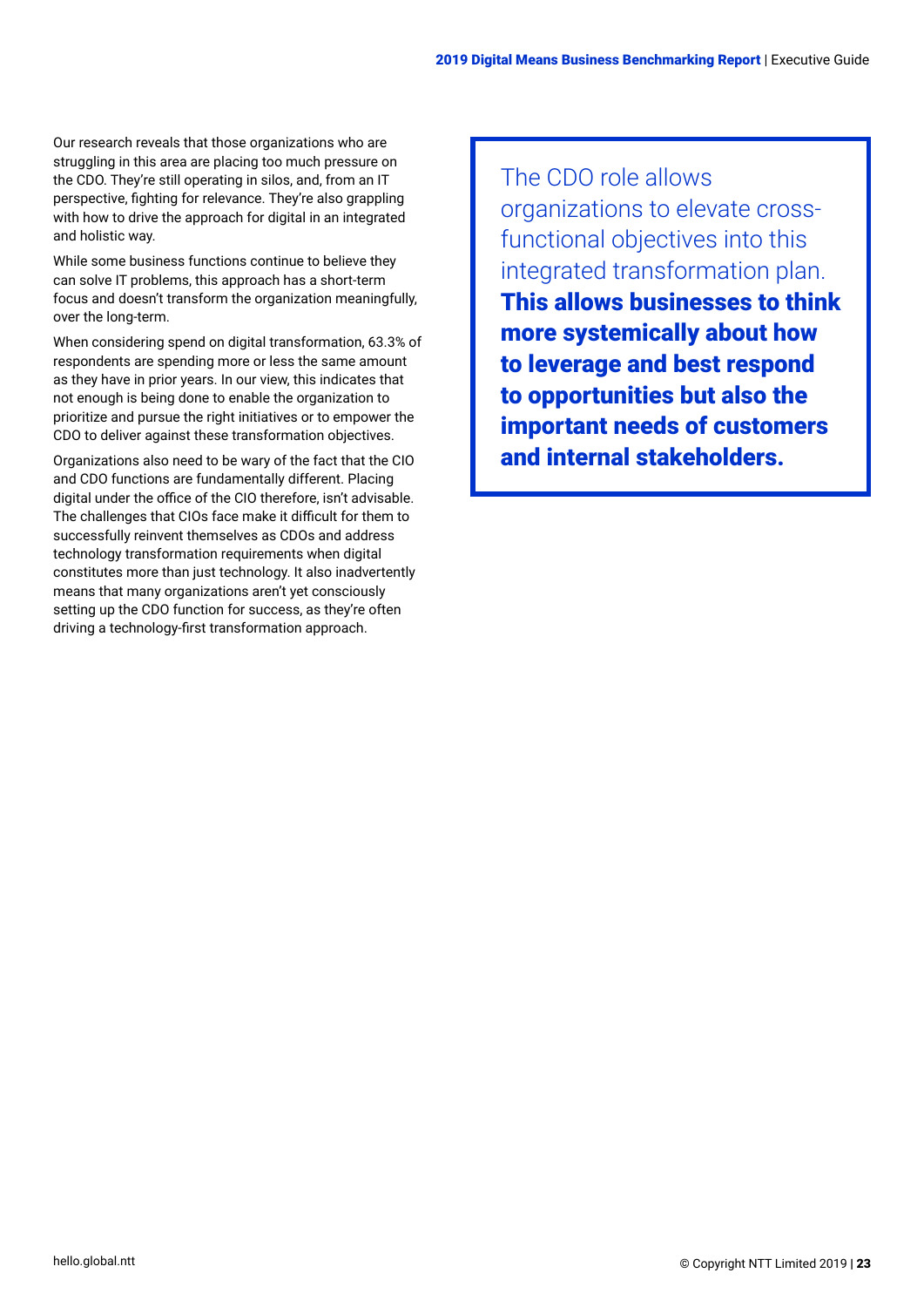# Be prepared to change

24 | © Copyright NTT Limited 2019 [hello.global.ntt](https://www.hello.global.ntt/en-us/insights/digital-means-business-report/)

Ñ

ý,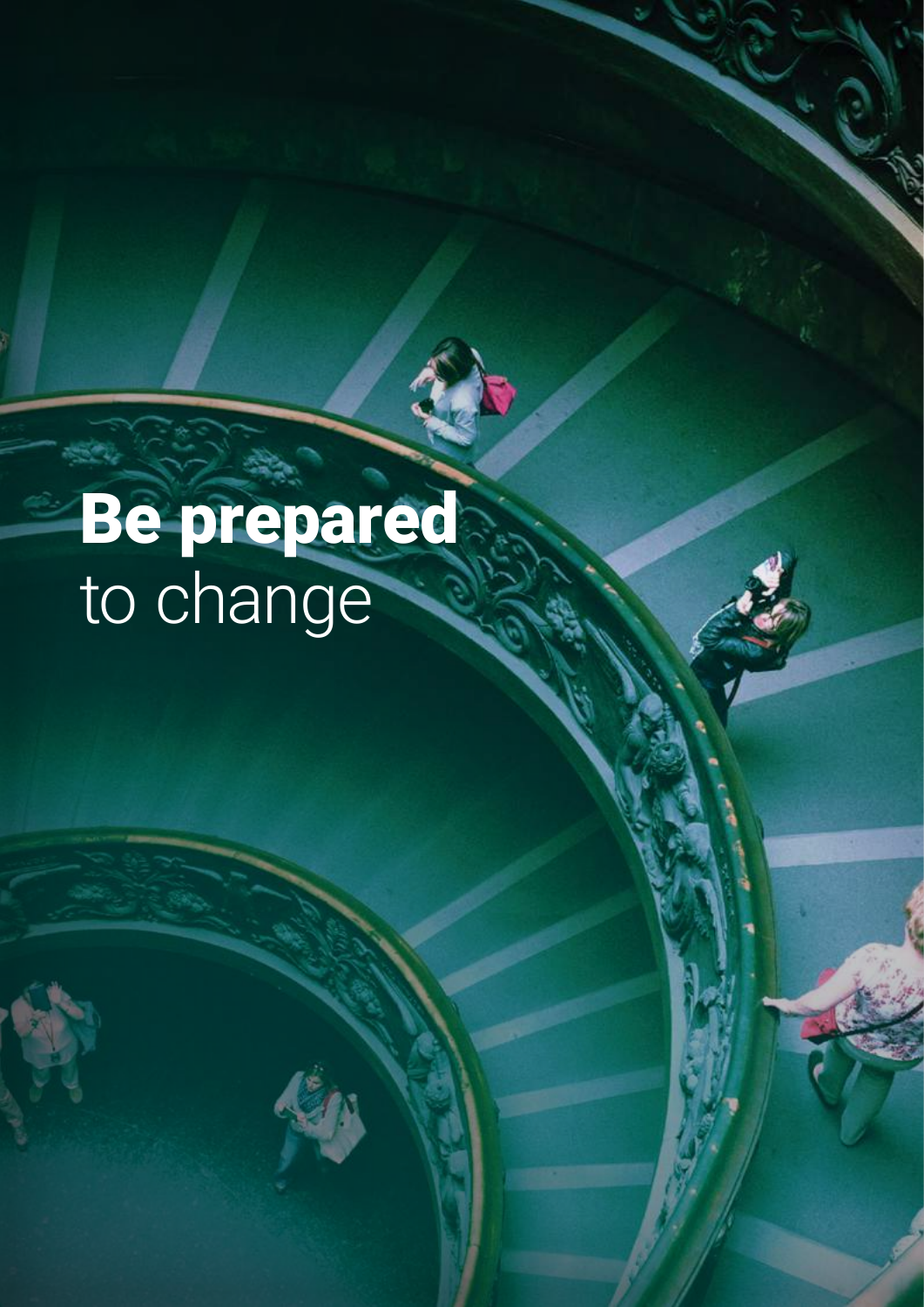#### <span id="page-24-0"></span>Organizations are their own worst enemies

Businesses who've achieved success and profitability in the past have carefully aligned their organization to operate effectively within their marketplace, taking into account their **people, processes, and systems**, and how, collectively, they serve the market. However, with the advent of digital, some of these habitual, entrenched — and previously successful — traits **are no longer helping them maintain these advantages.** Why is this the case, and how do organizations side-step this challenge, which, if not correctly addressed, can become the **most prohibitive stumbling block** to successful digital transformation?

**A lack of acceptance for the need to change** and **failure to understand and appropriately implement change practices** are all too often causing organizations to be their own worst enemies. Digital transformation means changing the entire organization. It includes  $-$  but isn't limited to  $-$  changing people. It's about making bold and decisive changes to how business is done, and approaching things in a way that's fundamentally different from the past.

A common mistake that often hinders organizations' efforts to meaningfully transform is **holding onto ingrained ideas and old habits** that aren't as relevant in the digital world. The uncomfortable truth is that just because you've been successful in the past, and the way you're continuing to operate and think is still working, this is no guarantee of future success — **organization-wide change is imperative.**

Being **open to exploring new ideas of what the business 'is' and 'does'** won't mean losing the essence of your organization or negate or erode your hard-earned identity or strengths — but it will set you on the path to changing for the better.

Of course, this isn't an easy task, but bear in mind that if it were, everyone would already have capitalized on these new opportunities. Changing your organization requires **time, investment, and a sincere desire to do things differently.**

While businesses need to focus on many areas to achieve this, one primary consideration remains that should never be overlooked: **people.**

Unfortunately, too many organizations are **tripping over themselves** in this respect. This is because in the digital world, new ways of competing, disruption, empowered customers, and evolving business models are occupying leaders' attention which, in too many instances, **leads to the people factor being ignored or de-prioritized.**

Only 50.5% of leaders are 'highly satisfied' or 'satisfied' that middle management and employees have the right skills to embrace the digital opportunity.

This should raise red flags around how likely organizations are to succeed, given their **people possibly aren't in the right mindset** and, for a large percentage (almost half), don't perceivably have the right skills at all levels. This dynamic extends beyond operational change management initiatives; it requires significant time and effort in understanding and **working with human psychology** as well as **developing muchneeded skills** for the digital world.

Only 50.5% of leaders are 'highly satisfied' or 'satisfied' that middle management and employees have the right skills to embrace the digital opportunity.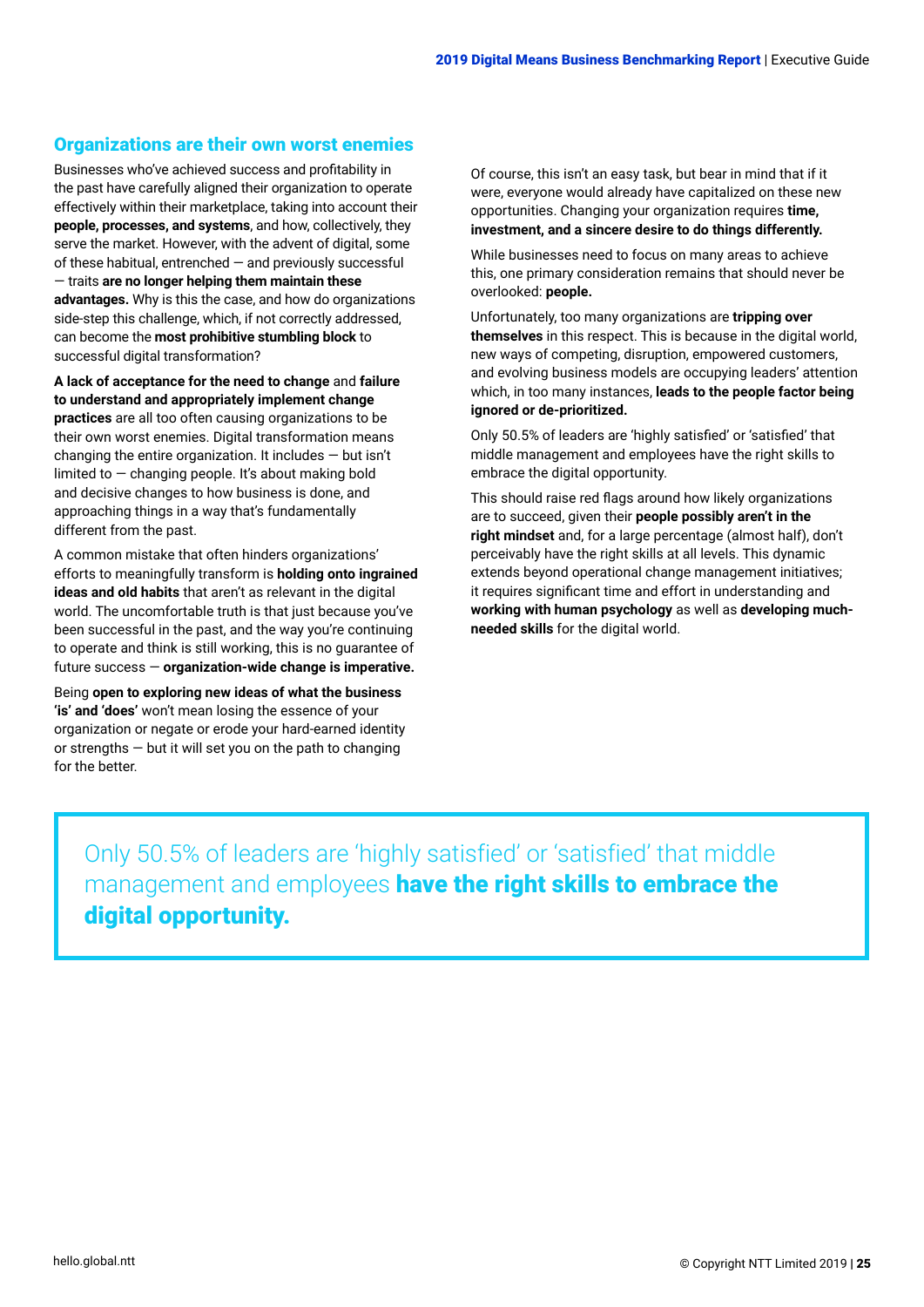**Humans are, by nature, emotive** and seek to both protect and manage their immediate environment. Understandably, employees tend to act in ways that may jeopardize the success of digital, with just 14.7% of respondents managing to enable a more digitally relevant culture and organizational structure to support agility.

To steer their course to success, while embracing change initiatives, businesses need to invest simultaneously in **'taking their people on a journey' to change how they think, act, feel, and engage** in ways of work, and ensure that they're equipped with the **correct skills and capabilities.**

• Encouragingly, **our research indicates that organizations agree that addressing people-related issues are among the main benefits realized from digital transformation initiatives.** Improving internal efficiency ranked highly, with respondents also prioritizing 'shaping new ways of working' (52.0%), 'improving their operational efficacy' (50.7%), 'reducing costs' (50.0%), and 'achieving more efficient business processes' (49.3%).

## 22.7%

On the downside, however, 22.7% of respondents believe that **working in silos** remains one of the top barriers for enabling organizations to work effectively.

• Some 18.2% of organizations believe they're effectively transforming ways of work. This is reflected by 'digital workplace strategy for employees including new/different ways of working' and 'recruitment and training for digital skills across the organization' showing the highest progress. This is good but **still not enough.**

**Organizations need to help their people to become comfortable with change and be willing and able to reshape their business in its entirety.** Those who embark on a transformation journey without committing to this run the likely risk of their initiatives falling short of expectations, or being superficial.

With digital capabilities constantly maturing, **change will continue** to be the only inevitable factor. So, **if organizations and their people can become change resilient, their digital ambitions are more likely to succeed.** 

Organizations need to help their people to become comfortable with change and be willing and able to reshape their business in its entirety.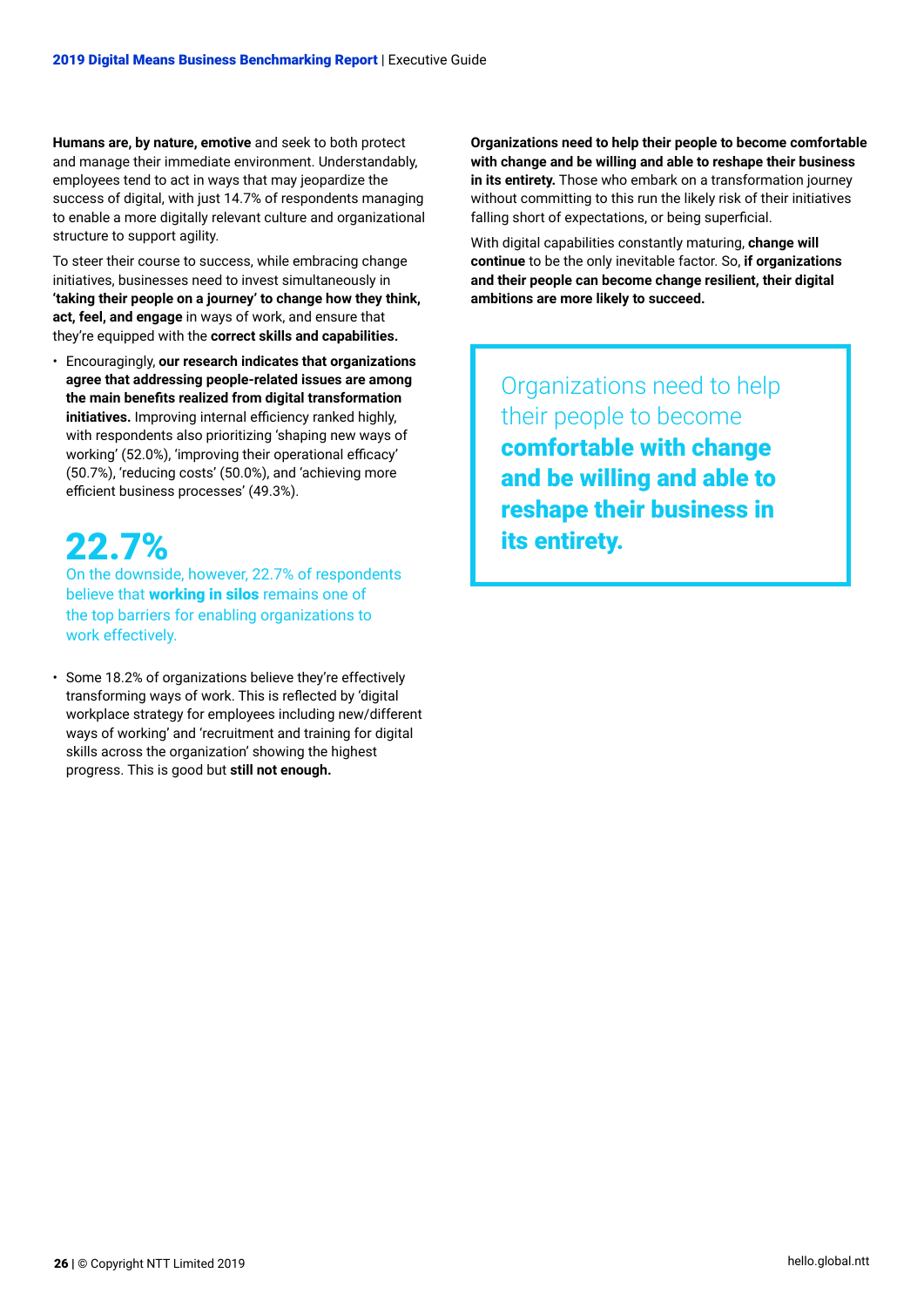### <span id="page-26-0"></span>About the Report, research methodology, and resource information

#### Why the Digital Means Business Benchmarking Report?

Digital transformation is a rapidly evolving concept. However, over the past few years, the way in which this is understood has matured.

Our Digital Means Business Benchmarking Report provides organizations with a view of what digital transformation is and its impact. It also provides insights to help them make the most of the opportunities that digital transformation offers.

#### Research methodology

We compiled the research by interviewing 1,157 executives from 15 countries across North America, Europe, Middle East & Africa, and Asia Pacific, spanning various industry verticals. We posed more than 20 questions to them covering their digital journey, the responsibilities for digital transformation inside their organization, and the challenges faced on this journey, among others.

The results provide invaluable insight into how these leaders perceive the business opportunities presented by digital transformation, the delivery challenges experienced in realizing a digital transformation strategy, and the value being achieved.

- 15 country data splits, including 5 regions
- 11 industry sectors
- employee base from 501+ to 15,001+
- more than 50% of responses from C-level executives
- 1,157 respondents

#### About the Digital Means Business Benchmarking Data Portal

Typically presented as global statistics, all of the data in the 2019 Digital Means Business Benchmarking Report can be accessed interactively on our online Benchmarking Data Portal for a more customized view.

The Portal enables multidimensional filtering of the data, for example, by region, sector, and size, or at any time, by a single filter. It also allows data to be filtered at seven different levels including geography, sector, size, digital transformation progress, decision authority, and role.

You can view the Portal **[here.](https://hello-global-ntt.insightnow.co.uk/2019/DMBportal/?trg=EXEC)**

#### About the Digitally Astute Index

The Digitally Astute Index is a quick assessment which enables your organization to determine your level of digital astuteness, relative to the current progress of businesses in the digital world.

The Index enables you to understand your overall digital astuteness score as well as how your strategy and execution measure up to this. Take our short assessment **[here](https://communication.hello.global.ntt/LP=1577)**.

#### How can we help you?

Our capabilities in business strategy and digital and organizational transformation enable you to become a digital business. We accelerate your transformation, unlocking the potential of customer and employee experience through data and analytics, the Internet of Everything, intelligent technologies, and multicloud environments. We partner with you to help you identify and execute relevant digital opportunities while developing the necessary capabilities to thrive in the digital world.

#### About NTT Ltd.

NTT Ltd. is a leading global technology services company bringing together 28 brands including NTT Communications, Dimension Data, and NTT Security. We partner with organizations around the world to shape and achieve outcomes through intelligent technology solutions. For us, intelligent means data driven, connected, digital, and secure. As a global ICT provider, we employ more than 40,000 people in a diverse and dynamic workplace that spans 57 countries and regions, trades in 73 countries and regions, and delivers services in over 200 countries and regions. Together we enable the connected future. Visit us at our new website **[www.hello.global.ntt](https://hello.global.ntt/)**

© NTT Limited

#### Digital Advisory

We enable people, teams, and functions to thrive in the digital world. We embed new ways of innovation and agility that elevate the business and enhance the relevance of technology. We help you change mindsets, delight customers, and engage employees. From augmenting your existing business strategy with digital capabilities to executing digital transformation, we help you match business and technology opportunities in order to succeed. For further insights from our Digital Means Business Benchmarking Report, visit **[hello.global.ntt](https://www.hello.global.ntt/en-us/insights/digital-means-business-report/)**